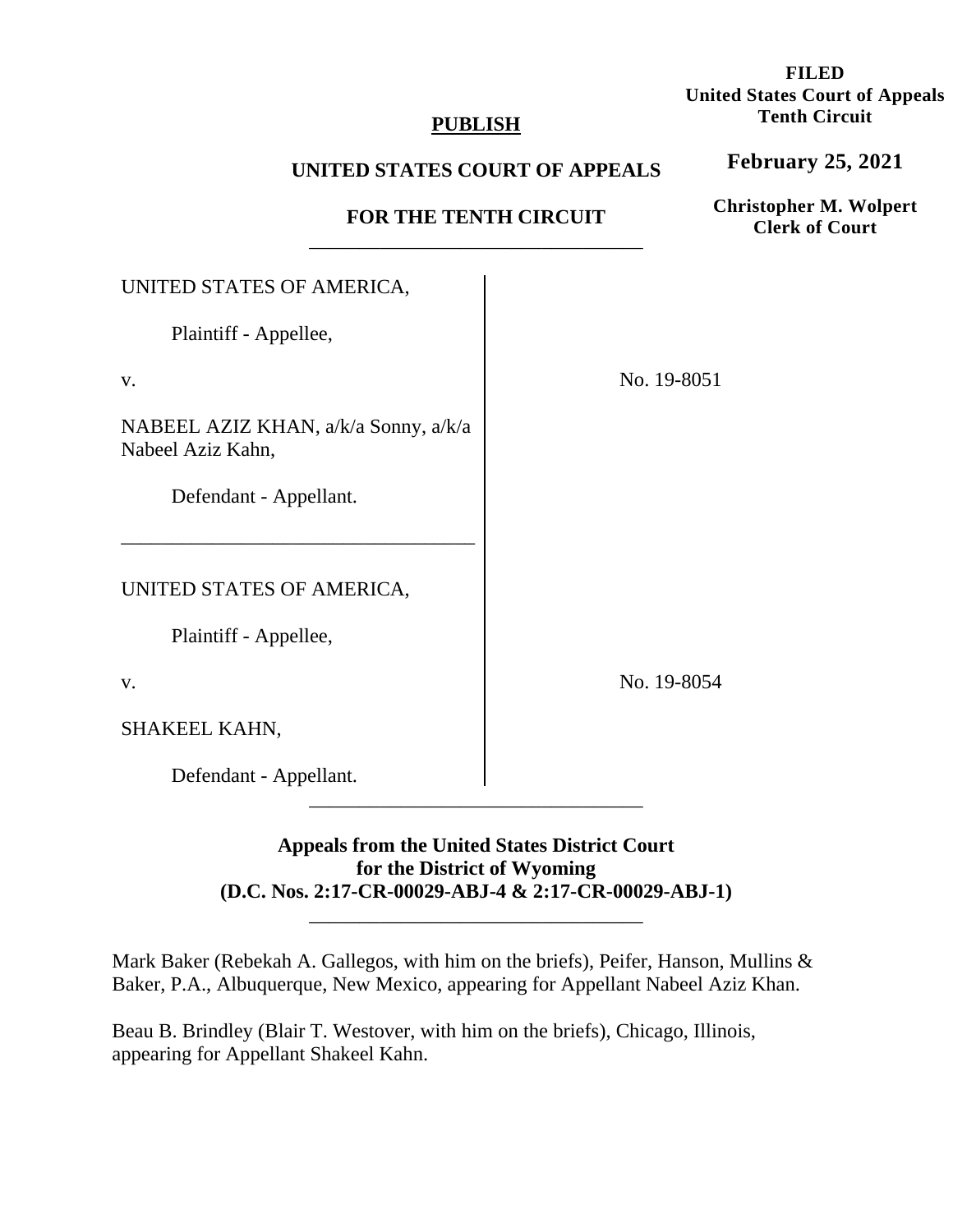Stephanie I. Sprecher, Assistant United States Attorney (Mark A. Klaassen, United States Attorney; Stephanie A. Hambrick and David A. Kubichek Assistant United States Attorneys, with her on the briefs), Office of the United States Attorney for the District of Wyoming, Casper, Wyoming, appearing for Appellee.

\_\_\_\_\_\_\_\_\_\_\_\_\_\_\_\_\_\_\_\_\_\_\_\_\_\_\_\_\_\_\_\_\_

\_\_\_\_\_\_\_\_\_\_\_\_\_\_\_\_\_\_\_\_\_\_\_\_\_\_\_\_\_\_\_\_\_

\_\_\_\_\_\_\_\_\_\_\_\_\_\_\_\_\_\_\_\_\_\_\_\_\_\_\_\_\_\_\_\_\_

Before **BRISCOE**, **MATHESON**, and **CARSON**, Circuit Judges.

**BRISCOE**, Circuit Judge.

Defendant Nabeel Aziz Khan ("Nabeel") and his brother, Defendant Dr. Shakeel Kahn ("Dr. Kahn," collectively "Defendants"),<sup>1</sup> challenge their drug trafficking and money laundering convictions following a jury trial in the United States District Court for the District of Wyoming. Defendants were tried together; they appeal separately. Because their appeals raise several overlapping issues, we address both appeals in this opinion.

We conclude that the search of Dr. Kahn's Arizona residence was proper. The magistrate judge who issued the warrant had a substantial basis for concluding that the affidavit in support of the warrant established probable cause. Further, the seizure of items not listed in the warrant was supported by the plain view doctrine. The searches of Dr. Kahn's Wyoming residence and Wyoming business were also proper. The district court's instruction regarding liability under § 841 was correct because this court has previously held that criminal liability under § 841 is

<sup>&</sup>lt;sup>1</sup> Although Defendants are brothers, they spell their last names differently. In the interest of clarity, we refer to Nabeel Khan by his first name, and Dr. Shakeel Kahn as "Dr. Kahn," as Defendants do in their briefing.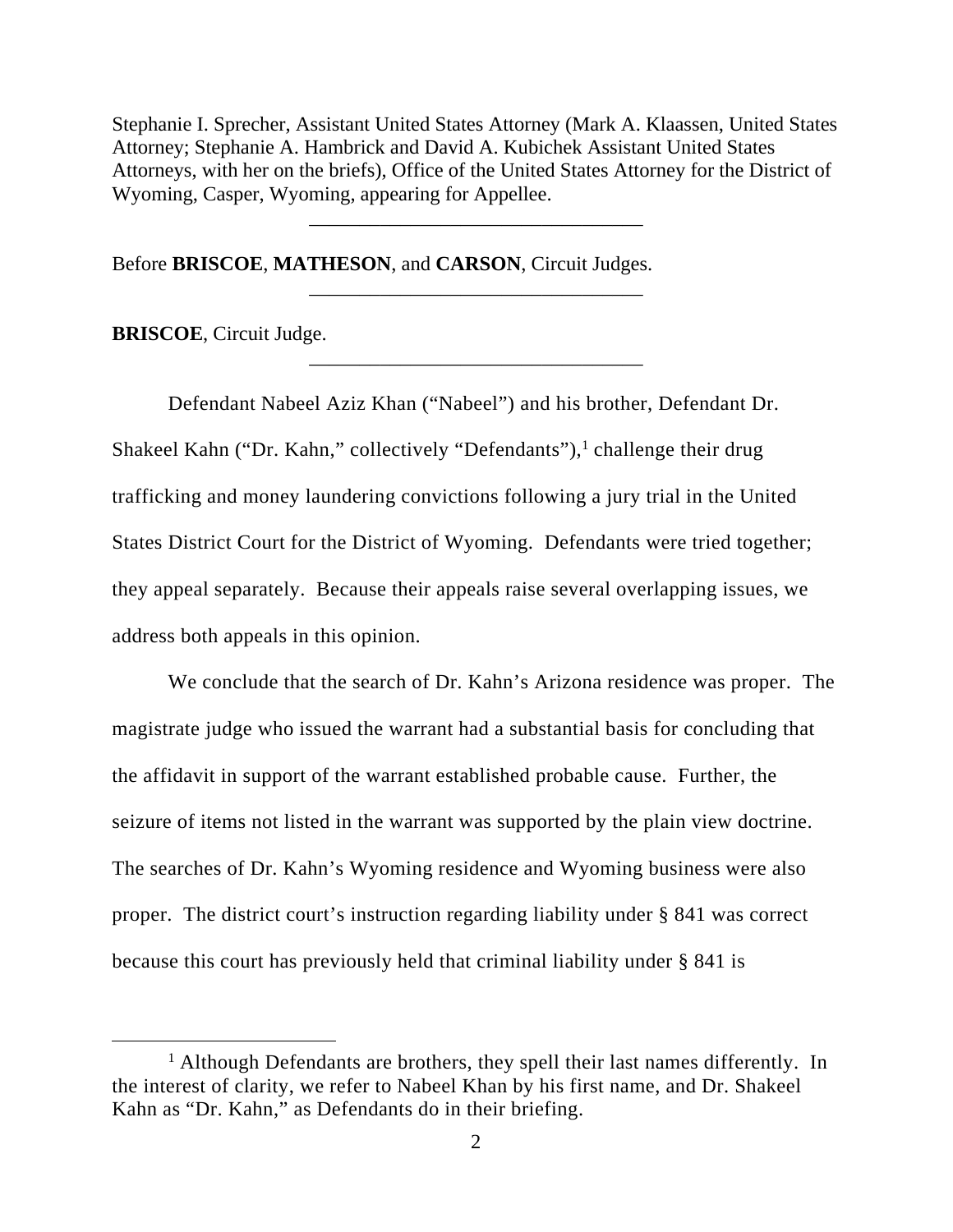disjunctive, not conjunctive. Nabeel's challenge to the district court's good faith instruction falls victim to forfeiture as he raises a different theory on appeal than he presented to the district court. The district court's good faith instruction correctly stated the law as to Dr. Kahn because "good faith" is not a defense as to mens rea, but rather is a defense as to the lawfulness of a prescription. The district court's intent instruction did not burden Dr. Kahn's right to testify on his own behalf because it did not direct the jury on how to weigh Dr. Kahn's testimony. The evidence was sufficient to sustain Nabeel's conviction because the evidence shows Nabeel knew Dr. Kahn's prescriptions were unlawful. And finally, the objectionable testimony identified by Dr. Kahn in his motion for a new trial was inconsequential in light of the overwhelming evidence of guilt.<sup>2</sup> Accordingly, exercising jurisdiction pursuant to 28 U.S.C. § 1291, we affirm.

#### **I**

In 2008, Dr. Kahn started a medical practice in Ft. Mohave, Arizona. Later that year, Nabeel arrived in Arizona and began assisting with managing Dr. Kahn's practice. Nabeel's responsibilities included checking patients in, taking their vitals such as blood pressure or body weight, and processing their payments.

After Nabeel's arrival, Dr. Kahn's practice shifted towards pain management. Dr. Kahn regularly prescribed patients various controlled substances, including

<sup>&</sup>lt;sup>2</sup> Dr. Kahn also initially raised a challenge to the district court's causation instruction. Because Dr. Kahn conceded that issue on reply, we decline to address it. *See* Dr. Kahn's Reply Br. at 22.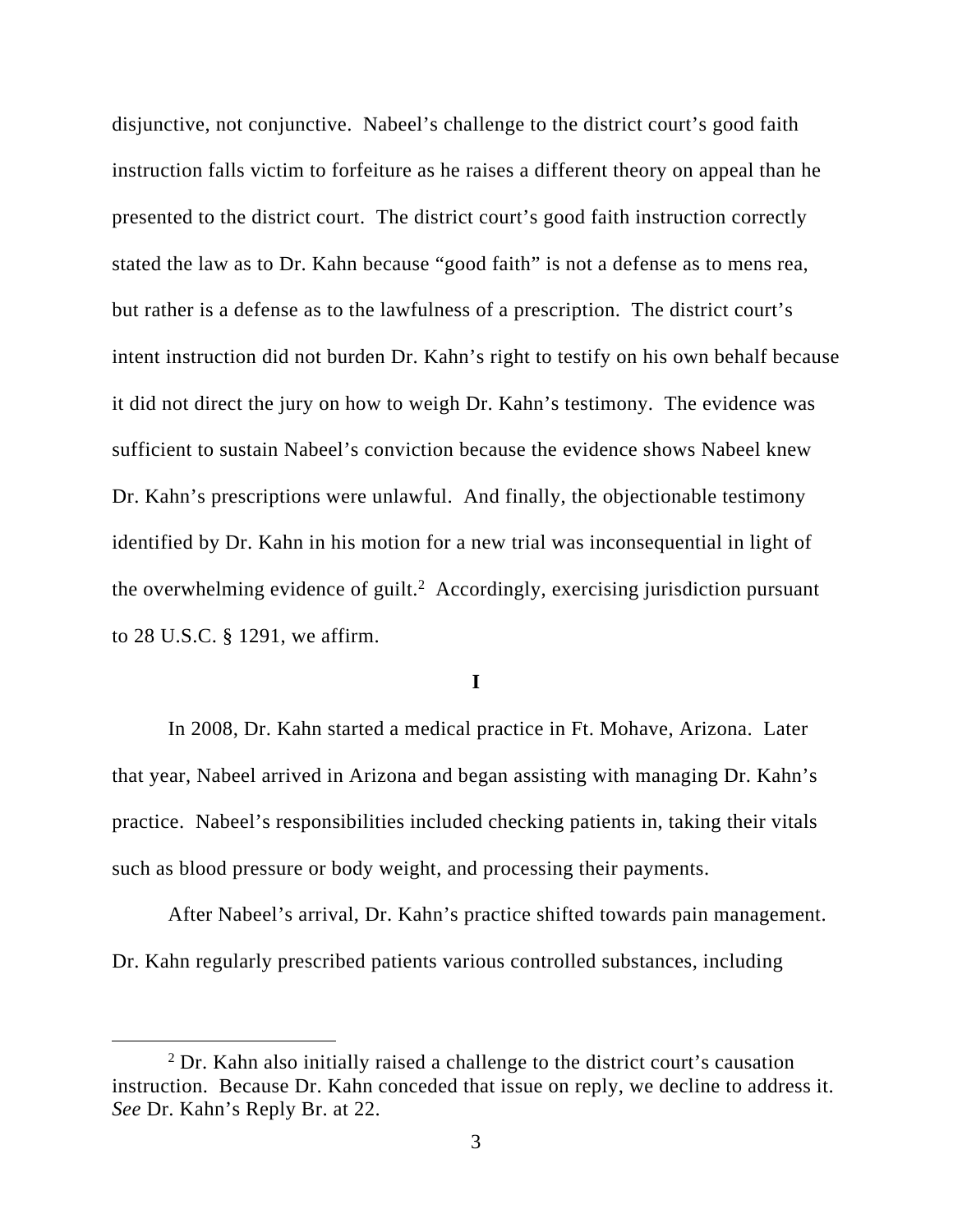oxycodone, alprazolam, and carisoprodol. As time went on, Dr. Kahn spent less time with patients, and the patients he did see were almost exclusively for pain management. The prescriptions he wrote aligned closely with what patients were able to pay, rather than the patients' medical need; when patients were prescribed more pills, Dr. Kahn charged more for his medical services, and when patients could not afford the price of the prescription, Dr. Kahn prescribed fewer pills, or withheld a prescription entirely. The price of prescriptions also closely tracked the "street price" of the pills, which Dr. Kahn often discussed with patients. In addition to shifting towards pain management, Dr. Kahn's practice also shifted to a primarily "cash-only" basis, although he also accepted payment in personal property, including firearms.

After a patient died, Dr. Kahn commented "[s]he was probably selling her prescriptions for illegal drugs." App., Vol. VI at 2573.<sup>3</sup> In fact, many of Dr. Kahn's patients sold pills so they could afford their prescriptions. *See, e.g., id.* at 2566, 3559. Nabeel also spoke with at least one patient about a TV news report that described patients who illegally sold their prescription medication.

In 2013, Nabeel helped Dr. Kahn draft a "drug addiction statement," which patients were required to sign. By signing the drug addiction statement, patients swore that Dr. Kahn was not a "drug dealer," that they were not "addicts," and that they would be liable to Dr. Kahn, or his officers and agents, for \$100,000 for any

<sup>3</sup> All citations to the record are to Appellant's Appendix in 19-8051, *United States v. Nabeel Khan*, unless otherwise specified.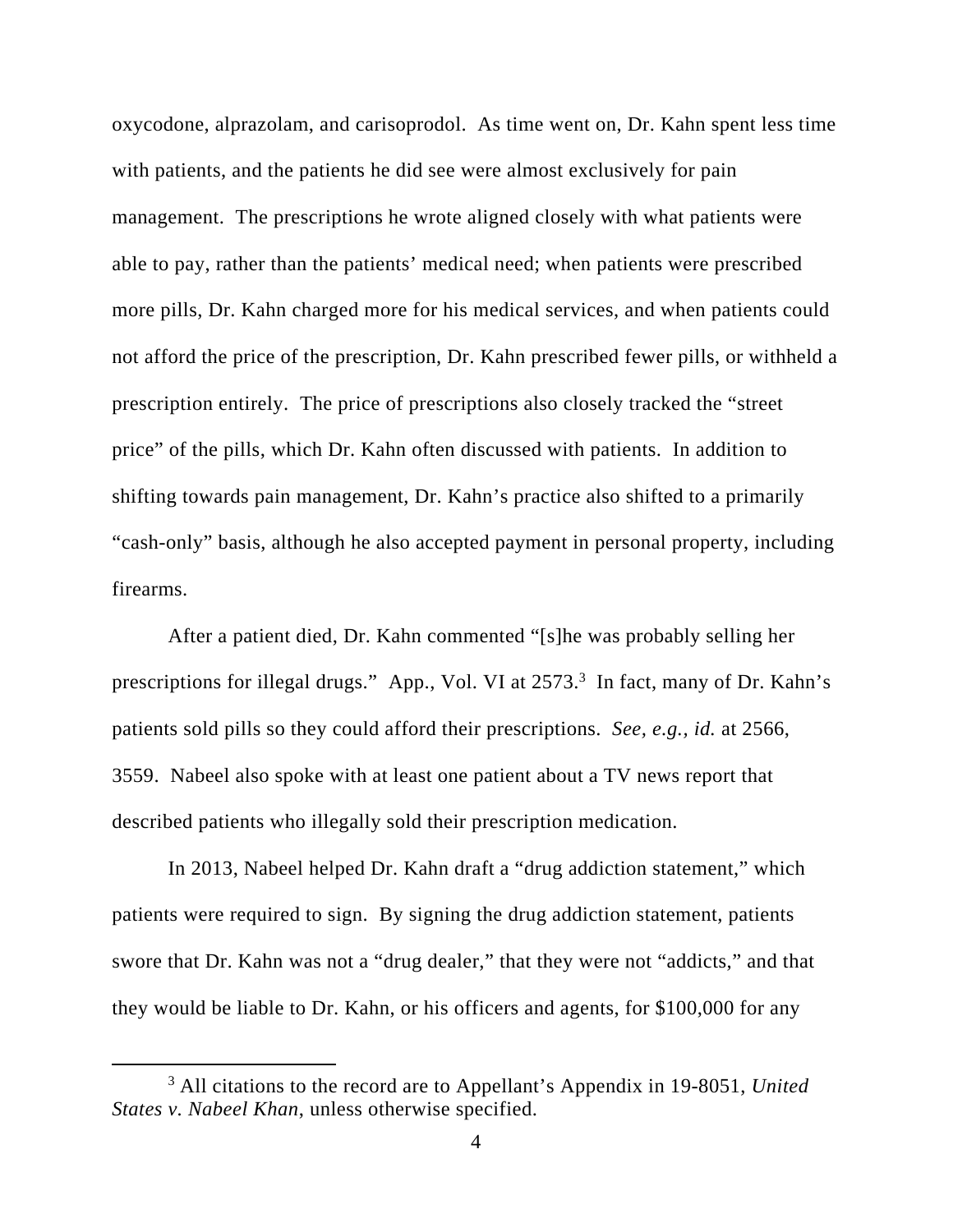civil or criminal action brought against Dr. Kahn, or his officers and agents, as a result of any action taken by the patient. *See id.*, Suppl. Vol. I at 134; *id.*, Vol. VI at 4461. At trial, an expert witness for the government opined that Defendants' "drug addiction statement" was neither an "appropriate" nor "acceptable" way to advise a patient. *Id.*, Vol. VI at 1418.

Beginning in late 2012, pharmacies in the Ft. Mohave area began refusing to fill prescriptions issued by Dr. Kahn. In 2015, Dr. Kahn opened a second practice in Casper, Wyoming. During that time, Dr. Kahn continued to travel to Arizona to see patients about once per month; other patients travelled to Wyoming to see Dr. Kahn. Nabeel also met patients in parking lots to exchange their prescriptions for cash. Dr. Kahn maintained offices and residences in both Arizona and Wyoming during this time, although he primarily resided in his Wyoming residence. Nabeel primarily resided at Dr. Kahn's Arizona residence. Nabeel also acted as office manager for the Arizona office. Dr. Kahn's wife, Lyn Kahn, acted as office manager for the Wyoming office. As part of her role as office manager, Lyn Kahn forwarded calls from the Wyoming office to her cell phone to schedule appointments and arrange payments.

In 2016, in the course of investigating Dr. Kahn's prescribing practices, the government intercepted a call between Dr. Kahn and Lyn Kahn. During that call, Dr. Kahn, while cleaning his Wyoming office, indicated that he would bring some patient files to his Wyoming residence. Pursuant to a warrant, officers searched Dr. Kahn's Arizona residence, his Wyoming residence, and "Vape World," a Wyoming business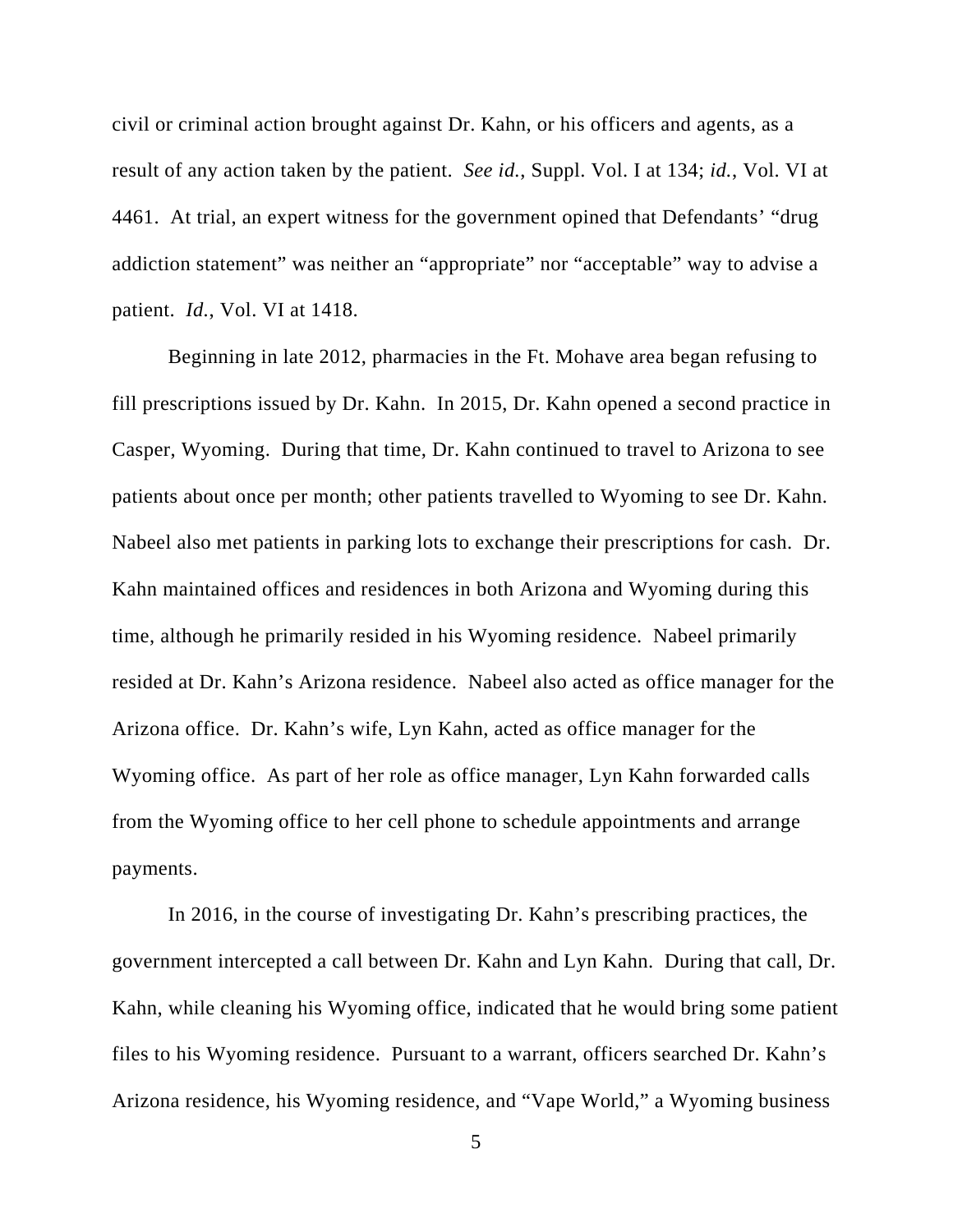owned by Dr. Kahn and Lyn Kahn. In searching Dr. Kahn's Arizona residence, officers seized patient files pursuant to the warrant; they also seized U.S. currency, firearms, and automobiles, although those items were not listed on the warrant as items to be seized.

Defendants and Lyn Kahn were charged in a 23-count indictment, alleging, among other charges, that the Defendants and Lyn Kahn conspired to dispense and distribute controlled substances resulting in death in violation of 21 U.S.C. §§ 841 and 846, that Defendants possessed firearms in furtherance of a federal drug trafficking crime in violation of 18 U.S.C. §  $924(c)(1)$ , and Dr. Kahn engaged in monetary transactions derived from specified unlawful activity in violation of 18 U.S.C. § 1957 (money laundering). App., Vol. I at 327. Prior to trial, Lyn Kahn pled guilty to the conspiracy charge against her.

Defendants moved to suppress evidence gathered from the searches of Dr. Kahn's Arizona residence, his Wyoming residence, and Vape World. The district court denied that motion, except that it suppressed the seizure of any automobiles.

During the trial, a witness for the government, on direct examination, referred to Dr. Kahn being in jail. Dr. Kahn objected and moved for a mistrial. The district court denied the motion from the bench, and instead offered a curative instruction. The district court acknowledged, however, that it was "not sure" that its instruction would cure the prejudice caused by the witness's testimony. *Id.*, Vol. VI at 3858.

Defendants also objected to the district court's jury instructions regarding liability under  $\S$  841(a)(1), their respective "good faith" defenses, and intent. The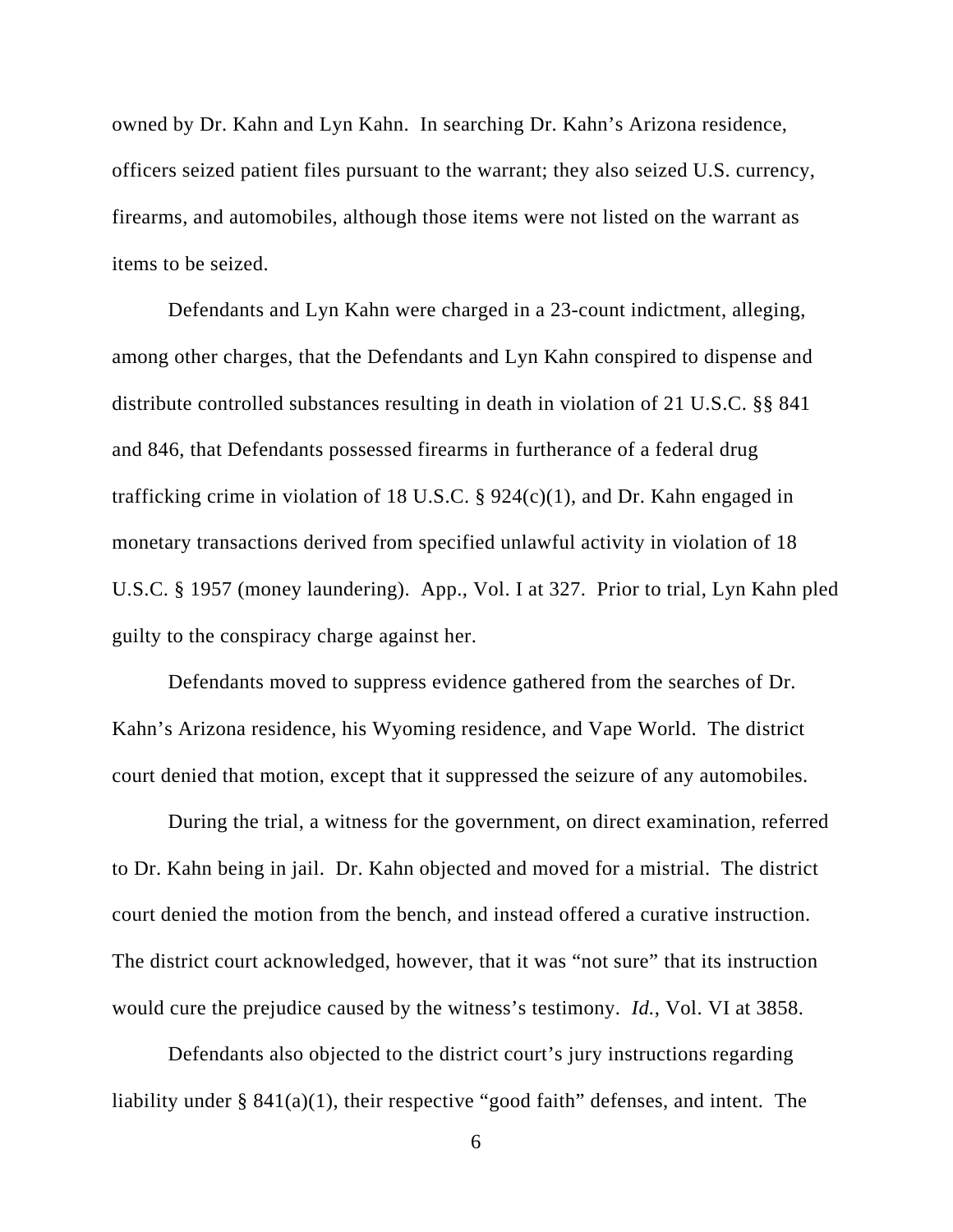district court denied those objections. The jury returned a verdict of guilty on all counts, except that it acquitted Nabeel of causing the death of one of Dr. Kahn's patients. Dr. Kahn filed a Rule 33 motion reasserting his mistrial motion. In a written order, the district court ruled that a mistrial was unwarranted in light of the overwhelming evidence presented of Dr. Kahn's guilt. Defendants then filed timely notices of appeal.

## **II**

## **A. The Search of the Arizona Residence and the Resulting Seizures Did Not Violate the Fourth Amendment**

Both Defendants challenge the search of Dr. Kahn's Arizona residence, and the resulting seizures of U.S. currency and firearms not identified in the warrant. The government responds that the issue is waived through inadequate briefing and is without merit because the search was supported by probable cause, and the seizures were permitted under the plain view doctrine.

"When reviewing a motion to suppress, we view the evidence in the light most favorable to the government, accept the district court's findings of fact unless they are clearly erroneous, and review de novo the ultimate question of reasonableness under the Fourth Amendment." *United States v. Petit,* 785 F.3d 1374, 1378–79 (10th Cir. 2015). "Once a magistrate judge determines probable cause exists, the role of a reviewing court is merely to ensure the [g]overnment's affidavit provided a 'substantial basis' for reaching that conclusion." *United States v. Biglow*, 562 F.3d 1272, 1281 (10th Cir. 2009); *see also United States v. Riccardi,* 405 F.3d 852, 860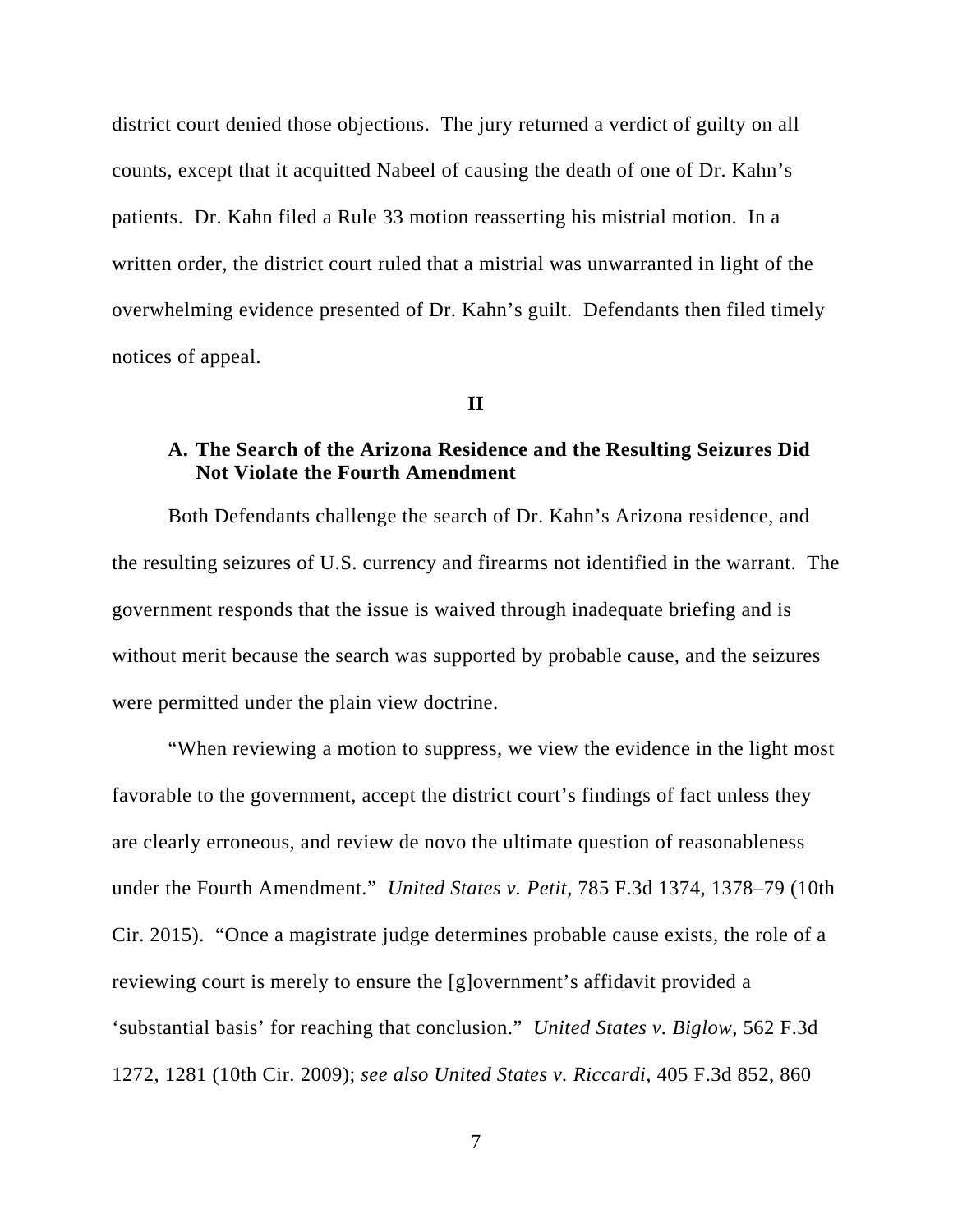(10th Cir. 2005) (review of magistrate judge's probable cause finding is "very deferential").

The warrant in question was issued by a magistrate judge for the District of Arizona. *See* App., Vol. III at 132. The warrant permitted seizure of financial and business records, electronic media, appointment books and schedules, controlled substances, and patient records for fifty-one specific patients. *Id.* at 134–36. The warrant did not include U.S. currency or firearms as items to be seized.

 Drug Enforcement Agency ("DEA") Special Agent Brett Patterson authored an affidavit in support of the warrant. Special Agent Patterson had extensive experience and knowledge "of the methods used by drug traffickers to import illegal drugs from Mexico, store them in cities in border states, distribute them in those areas to local buyers or buyers from out-of-state, transport them to other parts of the United States for distribution, and collect and launder drug proceeds." *Id.* at 144. In his experience investigating "high-level narcotics trafficking organizations based in Phoenix, Arizona," Special Agent Patterson learned "that narcotic traffickers frequently maintain at their residence and businesses, books and records listing narcotic suppliers and purchasers, and similar books and records documenting those narcotic transactions." *Id.* But Special Agent Patterson did not attest to any specific expertise in investigating physicians accused of issuing unlawful prescriptions.

 Special Agent Patterson identified "numerous red flags" in Dr. Kahn's prescribing behavior, including "extremely high dosage amounts, patients traveling from out of state, multiple patients from the same household receiving controlled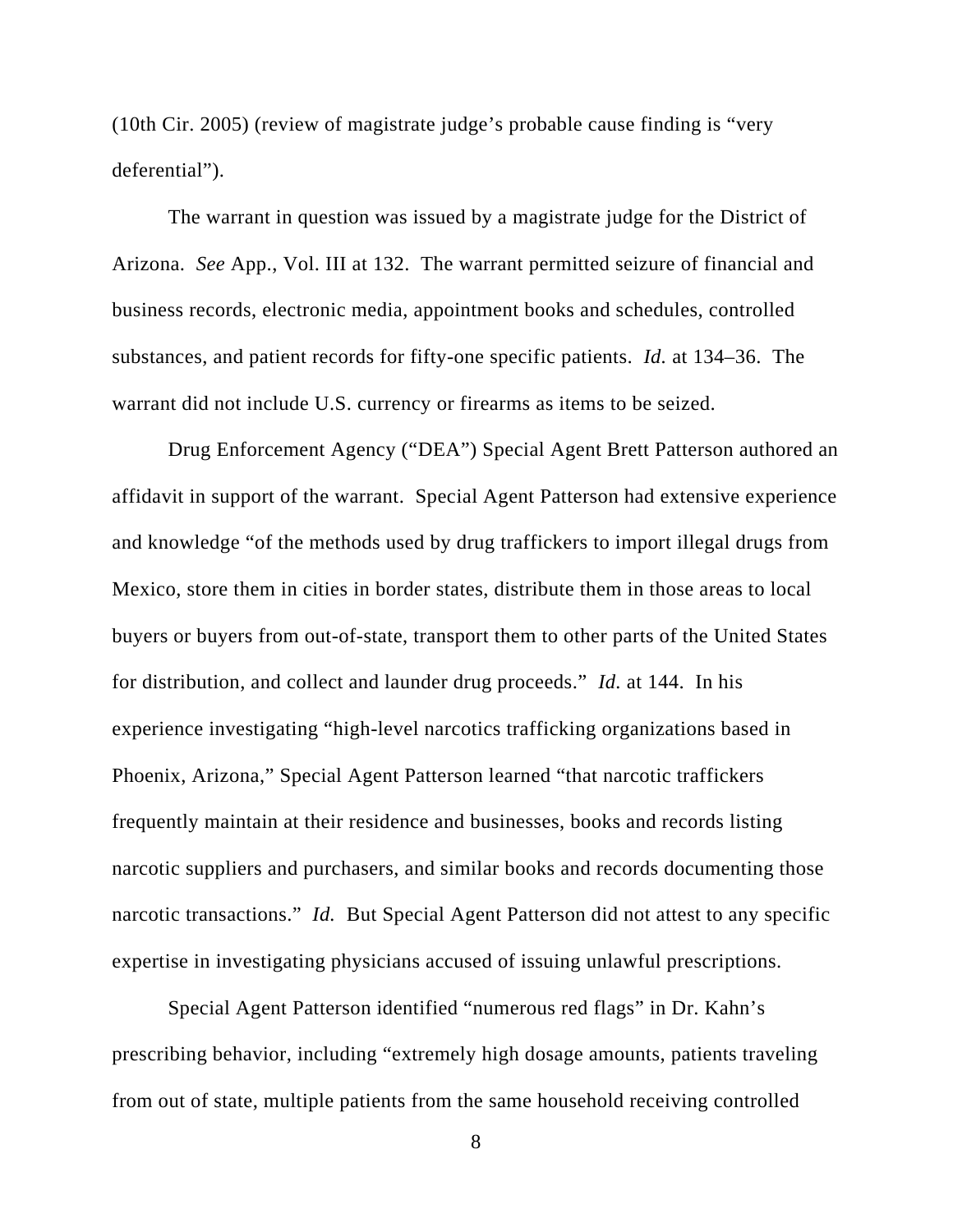substance prescriptions, lack of individualized therapy, early refills, dangerous drug combinations and overlapping controlled substance prescriptions with Dr. Kahn's Arizona and Wyoming DEA registrations being utilized." *Id.* at 153–54. All fiftyone patients whose records were sought fell within that "pattern of suspicious prescriptions." *Id.* at 164. Only eight of those patients, however, were discussed with any specificity in the affidavit.

Special Agent Patterson also attested that investigators intercepted a phone call between Dr. Kahn and Lyn Kahn, in which Dr. Kahn said he would "take the charts home or whatever." *Id.* at 150. At the time of the call, Dr. Kahn was cleaning his medical office in Wyoming, and was returning to his Wyoming residence. Special Agent Patterson did not attest to when that call took place, although the district court concluded that it "could not have been older than about six months" based on the timing of the investigation. *Id.*, Vol. V at 1171.

In another intercepted call, Lyn Kahn informed a patient that Dr. Kahn travelled to Arizona once a month to practice medicine. Dr. Kahn kept a medical office in Arizona, with a sign reading "Shakeel Kahn, MD. By appointment only." *Id.*, Vol. III at 160. The Arizona medical office had a furnished waiting room and was current on its rent. Lyn Kahn also resided at the Arizona residence in October 2016, and she forwarded phone calls from the Wyoming medical office to her cellular telephone to "schedule appointments and arrange payments and money transfers." *Id.* at 159.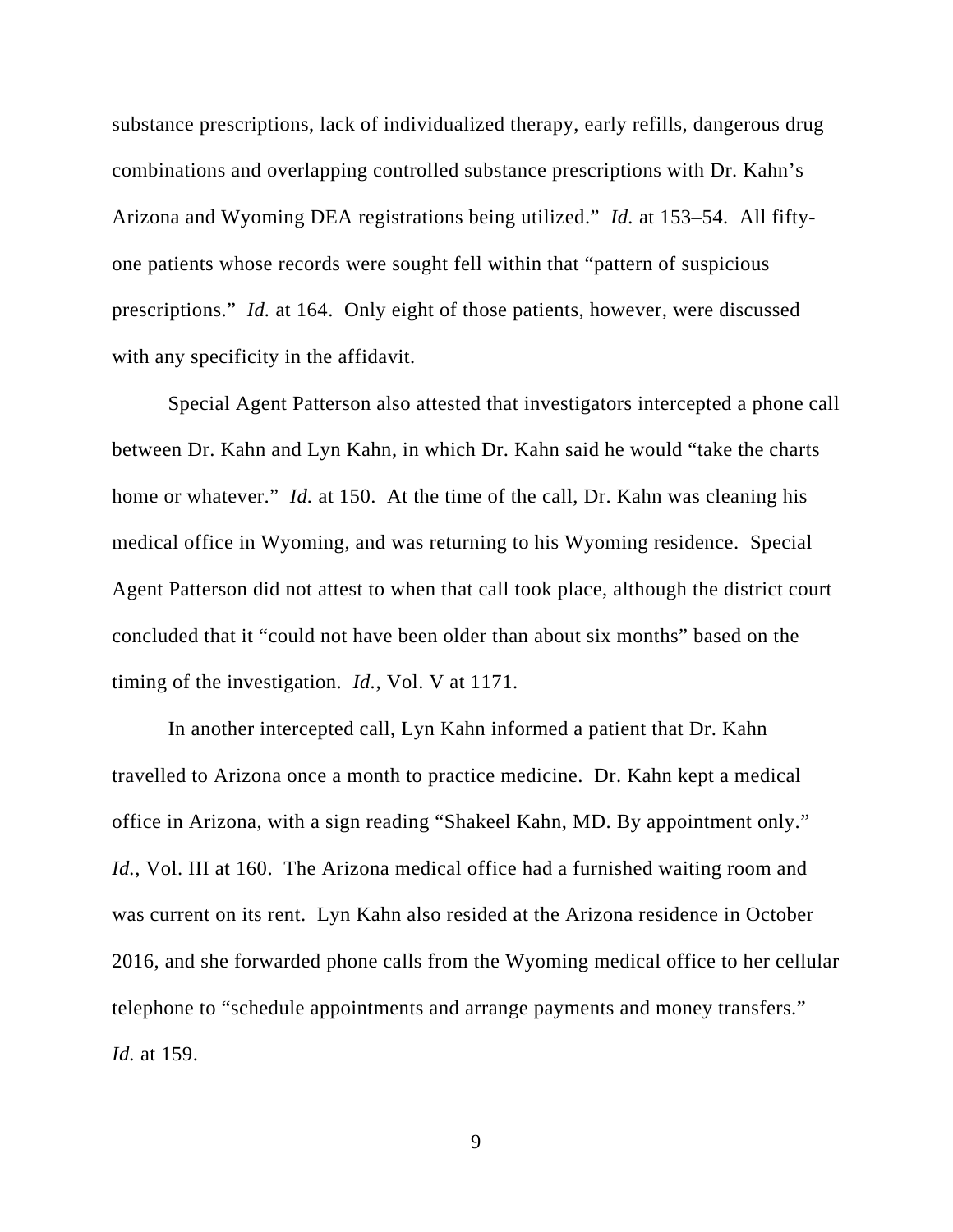In one such call, occurring when Lyn Kahn resided at the Arizona residence, a patient asked Lyn Kahn if he should send money through Western Union for a prescription pickup. The patient also told Lyn Kahn that he would be bringing a new "client." *Id.* at 161. Lyn Kahn informed the patient that he would have to pay extra for a pickup on a Saturday, to which the patient replied that he would do whatever Dr. Kahn and Lyn Kahn wanted regarding the money. Special Agent Patterson attested that this call "demonstrates the exploitation of [Dr. Kahn's] position for profit and the cash for prescription scheme being conducted by Dr. Kahn." *Id.*

Special Agent Patterson opined that, due to the cash nature of Dr. Kahn's practice, Dr. Kahn "may utilize a safe to secure bulk cash at [the Arizona residence]." *Id.* at 150. Special Agent Patterson based his opinion on an intercepted call in which Dr. Kahn told Lyn Kahn that he needed to get a safe out of a store [Vape World] in Wyoming and bring it home. Special Agent Patterson also attested that Dr. Kahn had likely received over \$3,000,000 for issuing prescriptions. *Id.* at 162.

When executing the warrant at the Arizona residence, officers discovered and seized approximately \$1,000,000 in U.S. currency, over forty firearms, and at least one automobile.4 Two safes were searched. Officers discovered the currency in

<sup>&</sup>lt;sup>4</sup> The record is not entirely clear as to how many firearms and automobiles were seized. The district court only indicated that "more than 40 firearms, and at least one automobile" were seized. App., Vol. V at 1162. In his brief, Dr. Kahn asserts that "approximately 41 firearms, and 5 automobiles" were seized. Dr. Kahn's Br. at 7. Nabeel asserts that "five automobiles, and more than 40 firearms" were seized. Nabeel's Br. at 43. And the government responds that officers seized "49 firearms." United States' Dr. Kahn Br. at 27. The Search Warrant Receipt appears to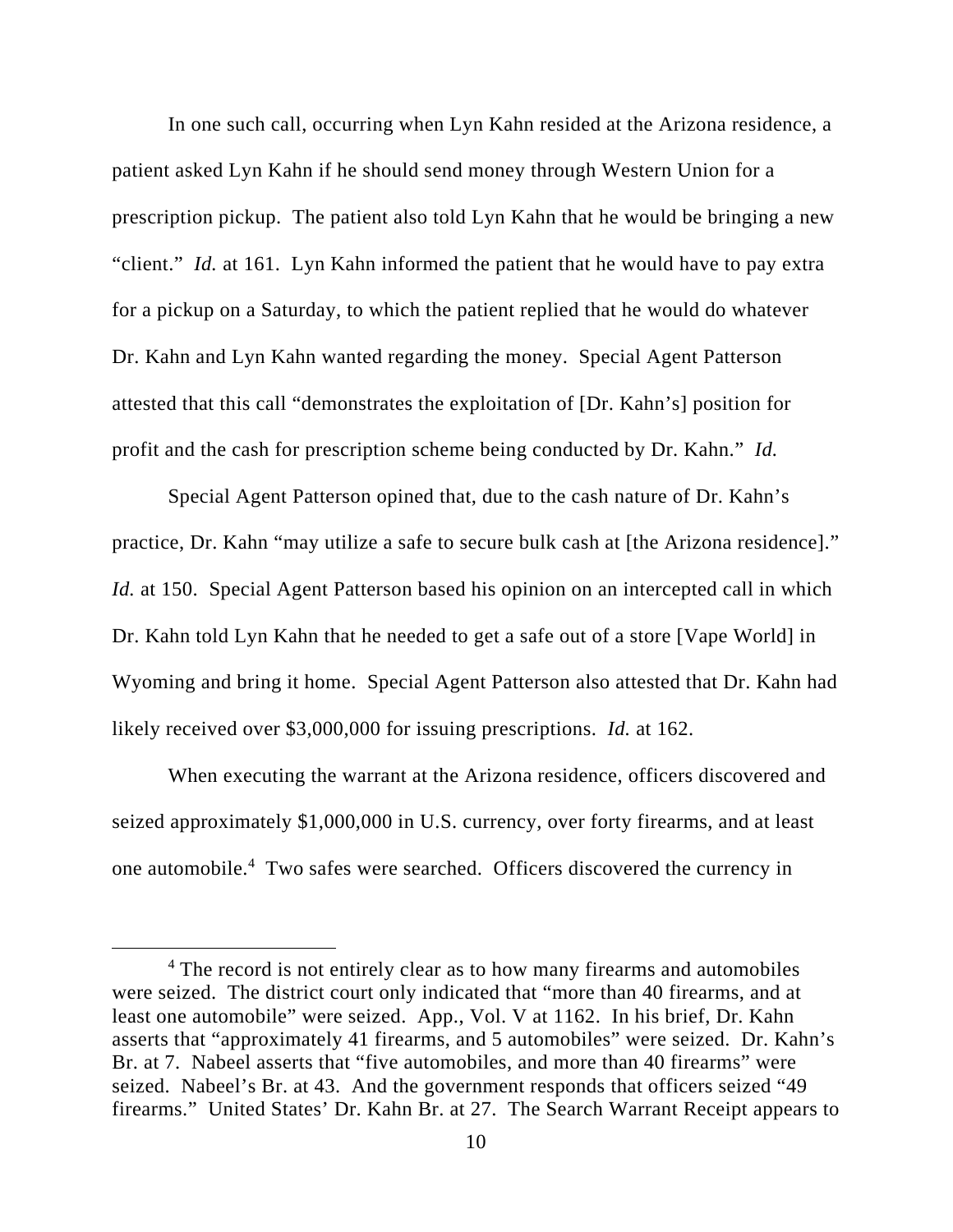envelopes in one or both safes which Nabeel either opened voluntarily or provided access to the safe's combination. The firearms were scattered throughout the Arizona residence. Officers also discovered several different forms of identification; some had Nabeel's name, but someone else's picture, or Nabeel's picture but another name. During the execution of the warrant, Special Agent Patterson spoke with Nabeel. Nabeel informed Special Agent Patterson that the firearms belonged to him, that they were registered to Dr. Kahn, and that Nabeel was "not allowed" to have them. *Id.*, Vol. VI at 353. Nabeel also informed Special Agent Patterson that he was in the United States illegally and had previously used Dr. Kahn's identity, so that Dr. Kahn's insurance would pay for Nabeel's surgery.

## *1. We Decline to Find a Waiver Based on Inadequate Briefing*

The government asserts that Defendants have waived their suppression arguments through inadequate briefing because Defendants failed to cite to the trial transcript. *See* Fed. R. App. P. 28(e) ("A party referring to evidence whose admissibility is in controversy must cite the pages of the appendix or of the transcript at which the evidence was identified, offered, and received or rejected."). Defendants' opening briefs do, however, include citations to the relevant pretrial motions, exhibits, and the district court's suppression rulings. Further, Defendants provided citations to the trial transcript on reply. Thus, any alleged deficiencies do not frustrate our review of Defendants' suppression arguments. *See United States v.* 

list 49 firearms and 5 automobiles. *See* App., Vol. II at 1007–09. In any event, the precise number of firearms and automobiles does not affect our analysis.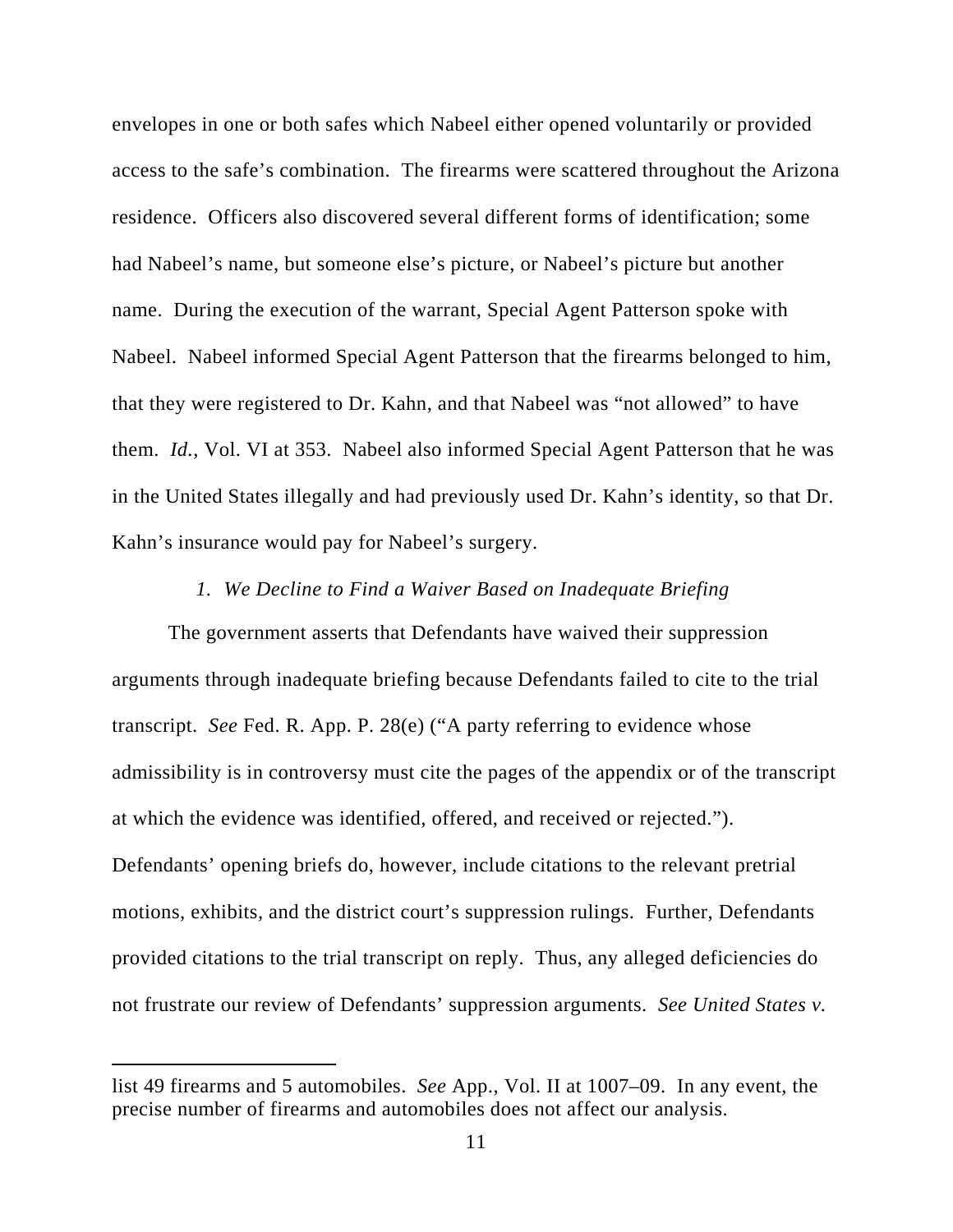*Hall*, 473 F.3d 1295, 1303 (10th Cir. 2007) (treating an argument as waived where we could not "even attempt to assess the merits of [appellant's] argument"). Accordingly, we exercise our discretion in overlooking any waiver based on inadequate briefing and proceed to the merits. *See United States v. Mullikin*, 758 F.3d 1209, 1211 n.3 (10th Cir. 2014) (declining to determine whether argument was waived, where any error was harmless).

## *2. Special Agent Patterson's Affidavit Established an Adequate Nexus between the Arizona Residence and Evidence of a Crime*

Both Defendants challenge whether the government established a nexus between the Arizona residence and evidence of a crime. Defendants assert that Special Agent Patterson lacked expertise in investigating medical practitioners suspected of unlawfully prescribing medication, and that the government had insufficient reasons to suspect Dr. Kahn stored medical or financial records at the Arizona residence.

"Probable cause undoubtedly requires a nexus between suspected criminal activity and the place to be searched." *United States v. Danhauer*, 229 F.3d 1002, 1006 (10th Cir. 2000). "Whether a sufficient nexus has been established between a defendant's suspected criminal activity and his residence . . . necessarily depends upon the facts of each case." *Biglow*, 562 F.3d at 1279. "Certain non-exhaustive factors relevant to our nexus analysis include (1) the type of crime at issue, (2) the extent of a suspect's opportunity for concealment, (3) the nature of the evidence sought, and (4) all reasonable inferences as to where a criminal would likely keep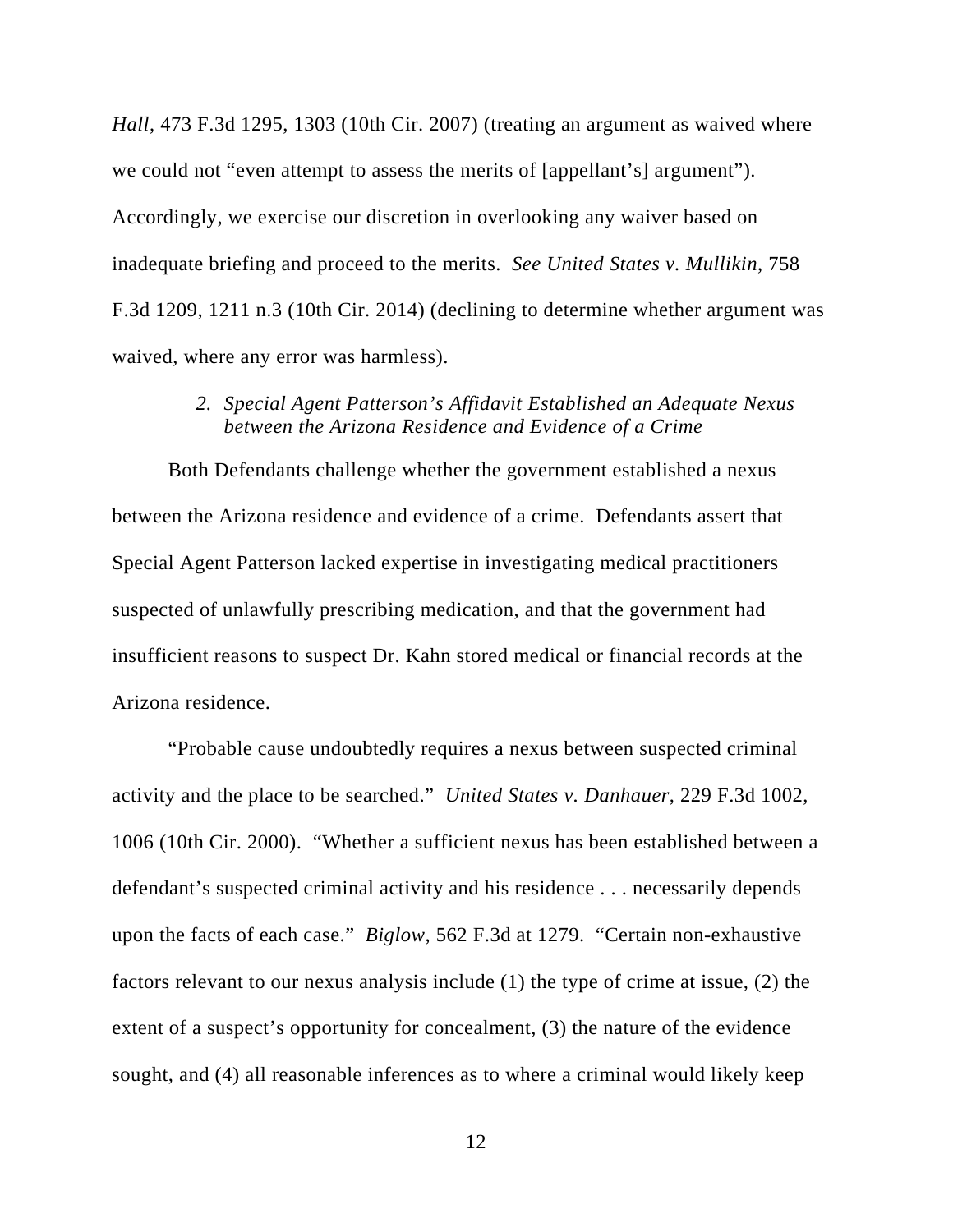such evidence." *Id.* Although neither "hard evidence" nor "personal knowledge of illegal activity" are required to demonstrate an adequate nexus, an affidavit must demonstrate "circumstances which would warrant a person of reasonable caution in the belief that the articles sought are at a particular place." *Id.* (internal quotations omitted).

Here, the magistrate judge's probable cause finding to search the Arizona residence is supported by a substantial basis. Specifically, the Arizona residence is tied to Defendants' suspected drug trafficking in several ways: Dr. Kahn transported medical records from his Wyoming office to his Wyoming residence, he regularly travelled to Arizona to practice medicine, and he maintained an office and residence in Arizona. The involvement of Dr. Kahn's wife, Lyn, further ties the Arizona residence to the Defendants' illegal drug activity. Lyn Kahn resided at the Arizona residence for a period, received calls forwarded from the Wyoming office, and scheduled appointments and arranged payments and money transfers. The nexus is further supported through Special Agent Patterson's opinion that drug traffickers keep drug-related records in their homes. Accordingly, the affidavit includes facts describing the type of crime at issue (drug trafficking), the extent of Dr. Kahn's and Lyn Kahn's opportunities to move records and conceal them (their travels between Arizona and Wyoming, and Dr. Kahn's travel between his offices and residences), the nature of the evidence sought (patient files and financial records), and the reasonable inferences regarding where a criminal would likely keep such evidence (in a residence). *See id.*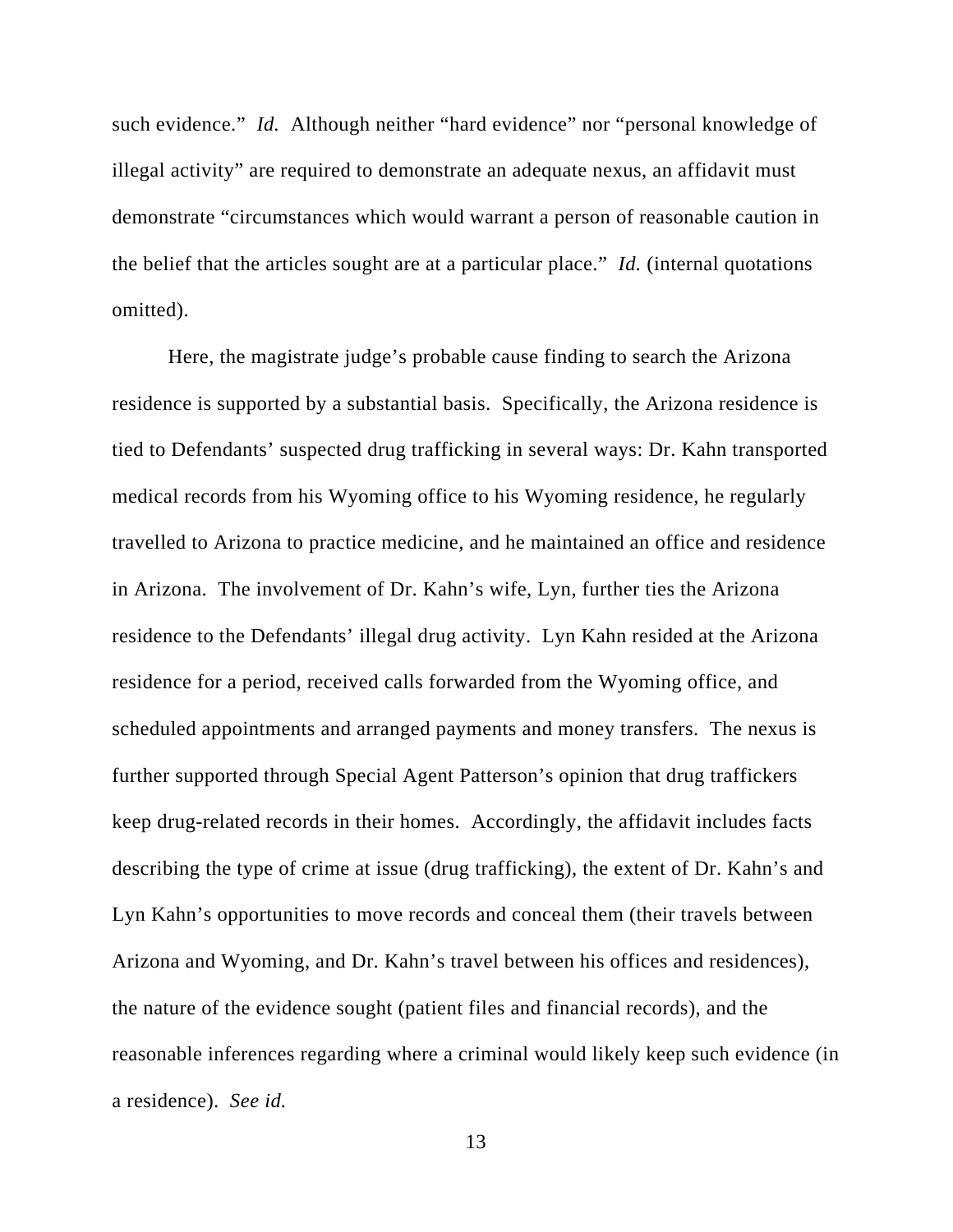Defendants raise several objections to the magistrate judge's nexus determination, none of which are availing. Although Defendants show that the magistrate judge could have reached a different conclusion, they do not show that the magistrate judge's probable cause determination lacked a "substantial basis." *Id.* at 1281. For example, Defendants assert that the magistrate judge could have distinguished Special Agent Patterson's expertise with a "standard drug trafficking case" from "a case involving a doctor accused of prescribing outside the scope of professional practice." Dr. Kahn's Br. at 21; *see also* Nabeel's Br. at 42. Yet, even assuming Special Agent Patterson's opinion is entitled to no weight, "[a]dditional evidence connecting a defendant's suspected activity to his residence may also take the form of inferences a magistrate judge draws from the [g]overnment's evidence." *Biglow,* 562 F.3d at 1280 (internal quotation marks omitted). Here, such an inference is supported by the intercepted call in which Dr. Kahn indicated he was going to bring patient files from his Wyoming office to his Wyoming residence.

Defendants also assert that the intercepted call only showed that Dr. Kahn brought records to his Wyoming residence, and only "on one occasion" while cleaning his office. Dr. Kahn's Br. at 19; Nabeel's Br. at 43. Defendants contrast the Wyoming residence with the Arizona residence, which they describe as a "secondary residence at which there is no reason to believe [Dr. Kahn] spen[t] any significant time." Dr. Kahn's Br. at 21; *see also* Nabeel's Br. at 42 ("Dr. Kahn had moved to Wyoming more than a year before the search [of the Arizona residence]."). Yet, Dr. Kahn regularly traveled from Wyoming to Arizona to see patients, where he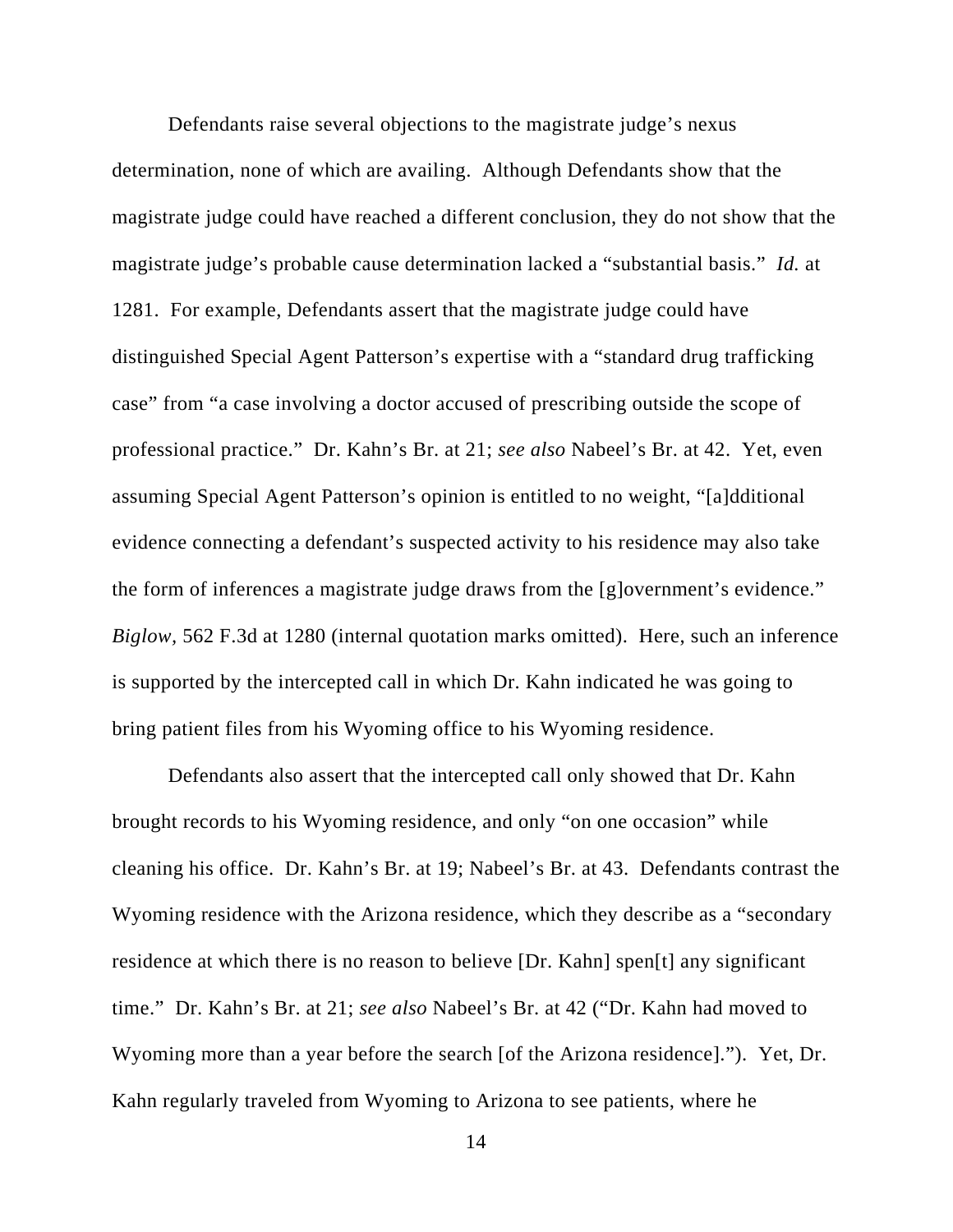maintained a medical office. Thus, given the transient nature of Dr. Kahn's practice between his offices and homes in Wyoming and Arizona, the magistrate judge could have concluded that Dr. Kahn brought records to his Arizona residence as he had in Wyoming. Further, Lyn Kahn resided at the Arizona residence in October 2016 and used her cellular phone to schedule appointments and arrange payments. Thus, the magistrate judge could also have concluded that Lyn Kahn, a co-conspirator, also kept records at the Arizona residence. Even considering Defendants' counterarguments collectively, the magistrate judge's probable cause finding is supported by a substantial basis and may not be disturbed under our "very deferential" review. *Riccardi,* 405 F.3d at 860.

## *3. Special Agent Patterson's Affidavit Established Probable Cause as to All Patients Included in the Warrant*

Dr. Kahn also asserts that, even if a nexus were established to support a warrant to search the Arizona residence, Special Agent Patterson's affidavit only established probable cause as to the eight patients explicitly described, but did not provide probable cause to search for and seize the records of all fifty-one patients. *See* Dr. Kahn's Br. at 25. Special Agent Patterson averred that all fifty-one patients showed "red flags," including "extremely high dosage amounts, patients traveling from out of state, multiple patients from the same household receiving controlled substance prescriptions, lack of individualized therapy, early refills, dangerous drug combinations and overlapping controlled substance prescriptions with Dr. Kahn's Arizona and Wyoming DEA registrations being utilized." App., Vol. III at 153–54.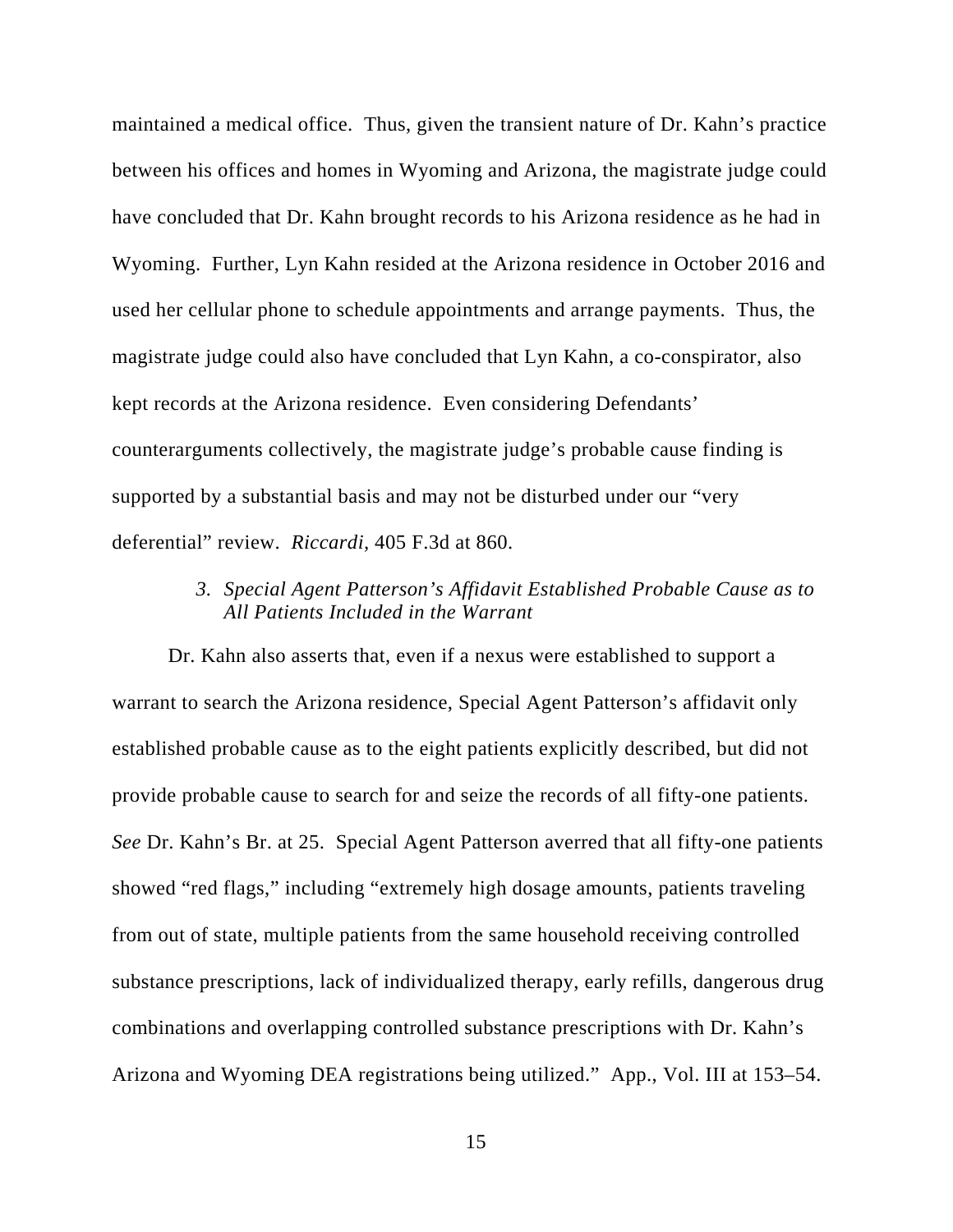Those red flags were identified by reviewing computerized "prescription drug monitoring program" information in both Arizona and Wyoming. *Id.* at 153. Accordingly, the magistrate judge could have concluded that the eight patients explicitly described in the affidavit were illustrative of the remaining "red flagged" patients, and thereby provided a "substantial basis" for the magistrate judge's probable cause determination as regards the more generally described patients. *Biglow*, 562 F.3d at 1281.

## *4. The Seizure of U.S. Currency and Firearms Was Permitted Under the Plain View Doctrine*

The government concedes that the Arizona warrant did not authorize seizure of U.S. currency, firearms, or automobiles. The government asserts that the U.S. currency and firearms were properly seized under the plain view doctrine. Defendants counter that the plain view doctrine does not apply here because further investigation was required to establish probable cause. Defendants also argue that the plain view doctrine cannot apply because the discovery of those items was not "inadvertent." *See* Dr. Kahn's Br. at 31.

"The plain view doctrine allows a law enforcement officer to seize evidence of a crime, without violating the Fourth Amendment, if (1) the officer was lawfully in a position from which the object seized was in plain view, (2) the object's incriminating character was immediately apparent (i.e., there was probable cause to believe it was contraband or evidence of a crime), and (3) the officer had a lawful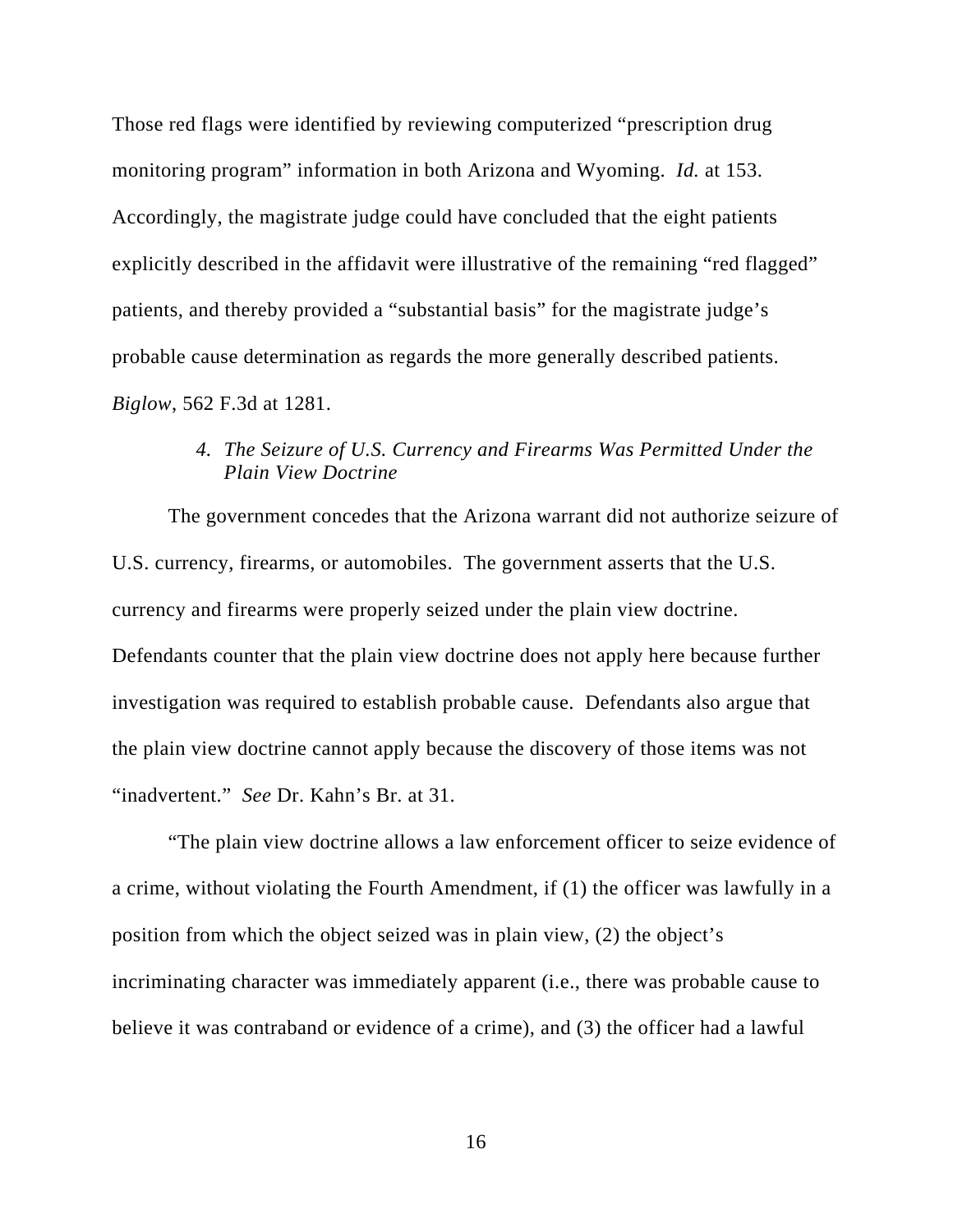right of access to the object." *United States v. Angelos*, 433 F.3d 738, 747 (10th Cir. 2006) (internal quotation marks omitted).

Contrary to Defendants' assertion, there is no inadvertent discovery requirement under the plain view doctrine. Defendants rely on language from Justice Stewart's plurality opinion in *Coolidge v. New Hampshire*, 403 U.S. 443 (1971). There, Justice Stewart wrote: "If the initial intrusion is bottomed upon a warrant that fails to mention a particular object, though the police know its location and intend to seize it, then there is a violation of the express constitutional requirement of 'Warrants . . . particularly describing . . . [the] things to be seized.'" *Id.* at 471. The Supreme Court has since expressly rejected Justice Stewart's reasoning in *Coolidge*  and the "inadvertent discovery requirement." *Horton v. California,* 496 U.S. 128, 138–39 (1990); *see also id.* at 141 ("If the interest in privacy has been invaded, the violation must have occurred before the object came into plain view and there is no need for an inadvertence limitation on seizures to condemn it."). Thus, under current Supreme Court precedent an officer may, if on the premises pursuant to a valid warrant or under an exception of the warrant requirement, seize items which immediately appear to be evidence or contraband of a crime. *See United States v. Le*, 173 F.3d 1258, 1269 (10th Cir. 1999) ("We think it clear that the inadvertence requirement is no longer a necessary condition for a legal 'plain view' seizure.").

Because Defendants do not challenge whether the objects were in "plain view" or whether officers had a right of access to the objects (presuming the warrant was valid), they only question whether "the object's incriminating character was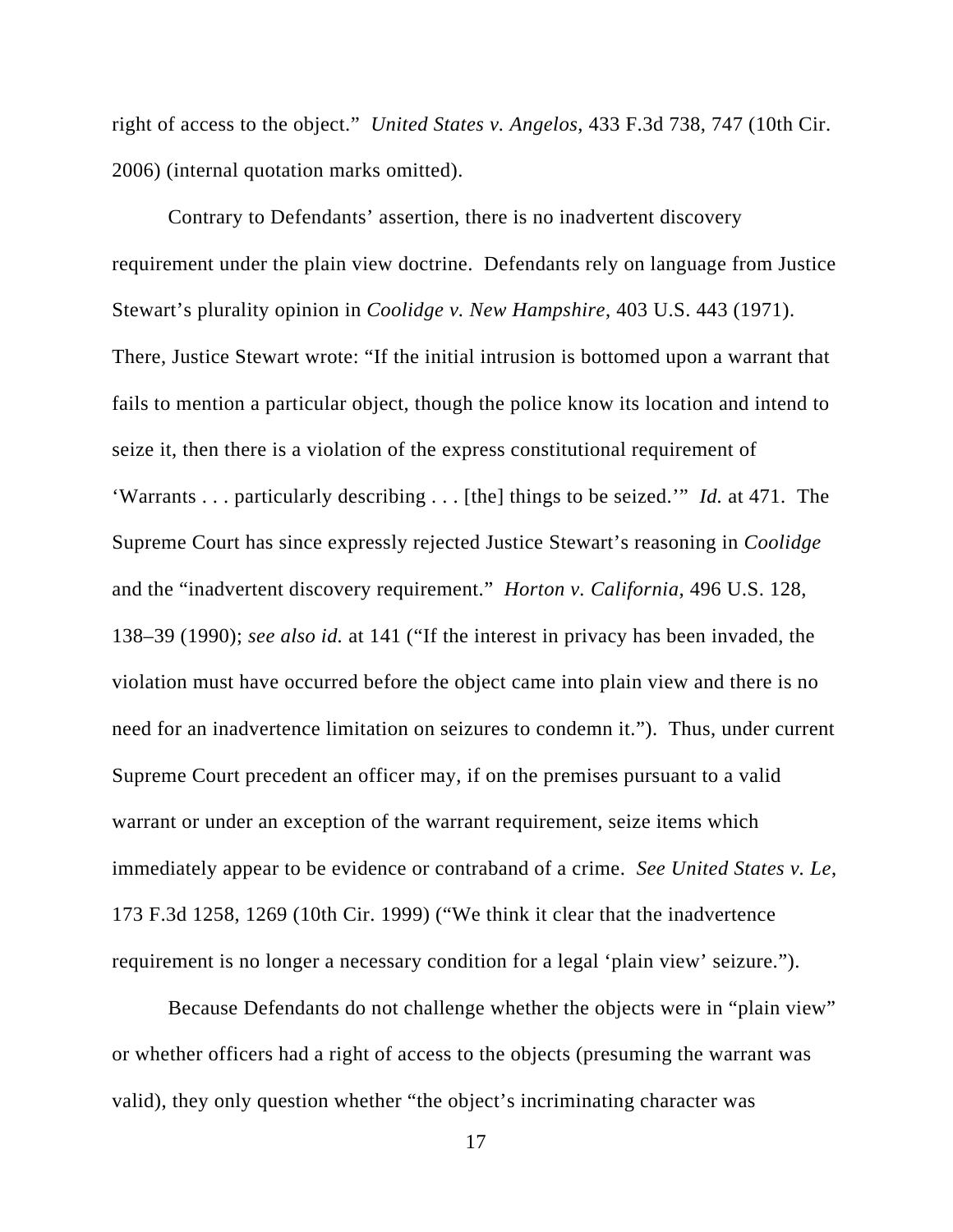immediately apparent." *Angelos*, 433 F.3d at 747. The parties dispute whether the incriminating character must be "immediately apparent" at the time of the search, or at the time of the seizure. Defendants assert that the plain view doctrine does not apply to the U.S. currency or firearms because the incriminating nature of those items was not "immediately apparent" upon their discovery. Rather, the officers only developed probable cause after questioning Nabeel for more than an hour. The government responds that the items were properly seized because their incriminating nature was immediately apparent at the time of their seizure.

The time at which probable cause must be "immediately apparent" depends on the nature of the privacy invasion. All parties rely on *Arizona v. Hicks*, 480 U.S. 321 (1987). The officers in *Hicks* entered an apartment without a warrant under the exigent circumstance of investigating a shooting. The Supreme Court held that the plain view doctrine did not permit police to record serial numbers on stereo equipment if doing so required police to move the equipment because moving the objects "produce[d] a new invasion of respondent's privacy unjustified by [other circumstances] that validated the entry." *Id.* at 325. Yet in *Hicks*, unlike here, the privacy invasion was a warrantless search of the defendant's property, i.e., moving the stereo. Thus, *Hicks* stands for the proposition that to *search* an object under the plain view doctrine, its criminal nature must be immediately apparent at its initial discovery.

To *seize* an object, however, the criminal nature must be apparent at its seizure. Accordingly, "[a]long with numerous other circuits, we have upheld the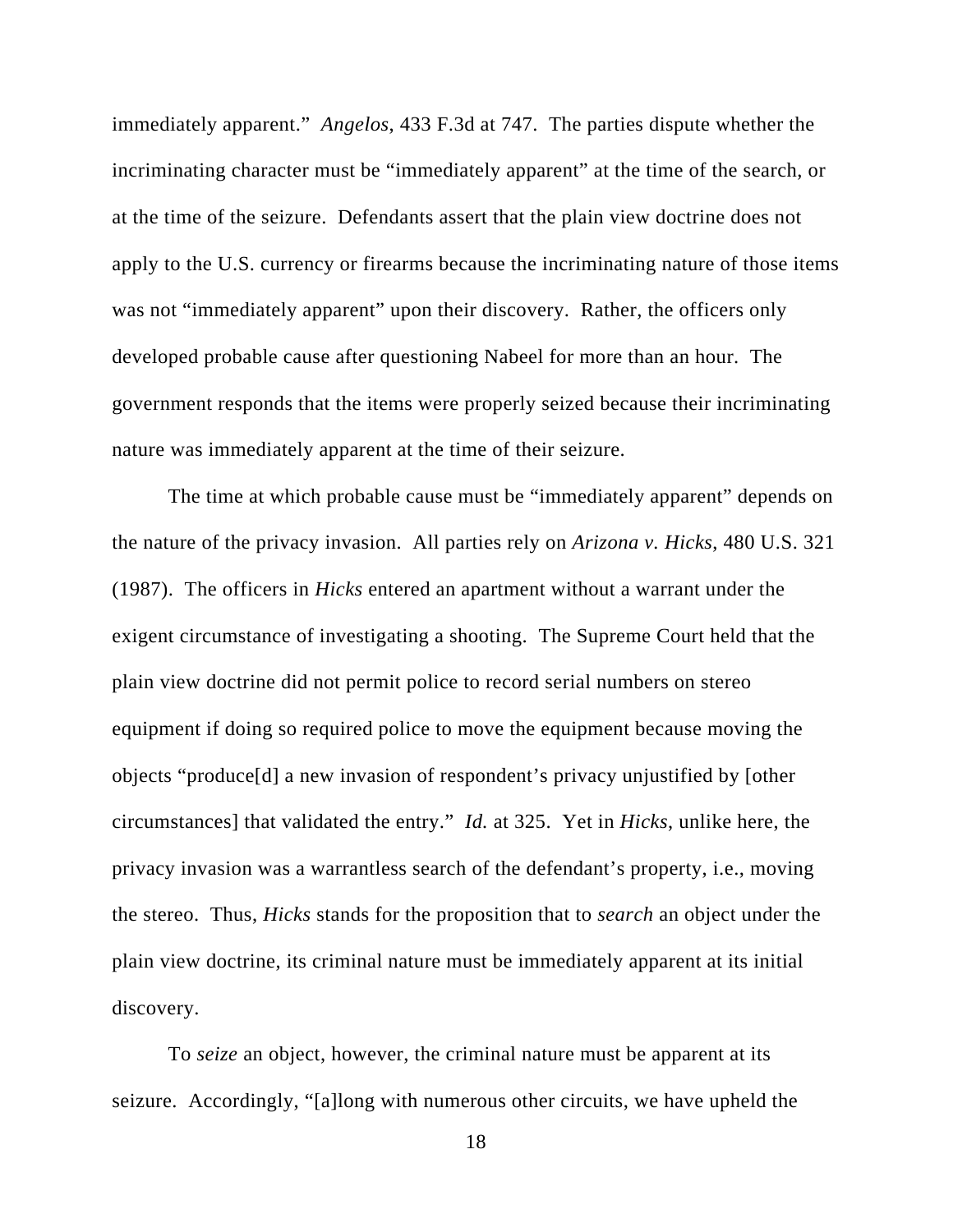plain view *seizure* of documents even when the police only learned of the documents' incriminating nature by perusing them during a *lawful search* for other objects." *United States v. Soussi*, 29 F.3d 565, 570 (10th Cir. 1994) (emphases added); *see also United States v. Johnston*, 784 F.2d 416, 420 (1st Cir. 1986) (holding probable cause must be established during the search, but not the moment of discovery, because "[police] are not limited by the chance of which room they happen to search first").

Here, the officers had probable cause to seize the U.S. currency upon its discovery. Special Agent Patterson, who supervised the search of the Arizona residence, had other evidence tying the U.S. currency to Dr. Kahn's drug enterprise. For example, in his affidavit in support of the warrant, Special Agent Patterson described evidence showing that Dr. Kahn sold prescription medication for cash, that Dr. Kahn had collected more than \$3,000,000 from such sales, that Dr. Kahn (like other drug traffickers) likely kept bulk cash in his residence, possibly in a safe, and that on one occasion Dr. Kahn discussed bringing a safe home, albeit to his Wyoming residence. Thus, upon learning of bulk cash stored in a safe (or safes), Special Agent Patterson had probable cause to believe that cash was evidence of Dr. Kahn's illegal activity.

Defendants assert that the officers lacked probable cause to seize the cash because one of the very purposes of the search was to determine whether Dr. Kahn was issuing unlawful prescriptions. Defendants' argument conflates the burden of proof to sustain a conviction with probable cause to seize evidence; although the government may have required further evidence to *prove* a drug conspiracy, the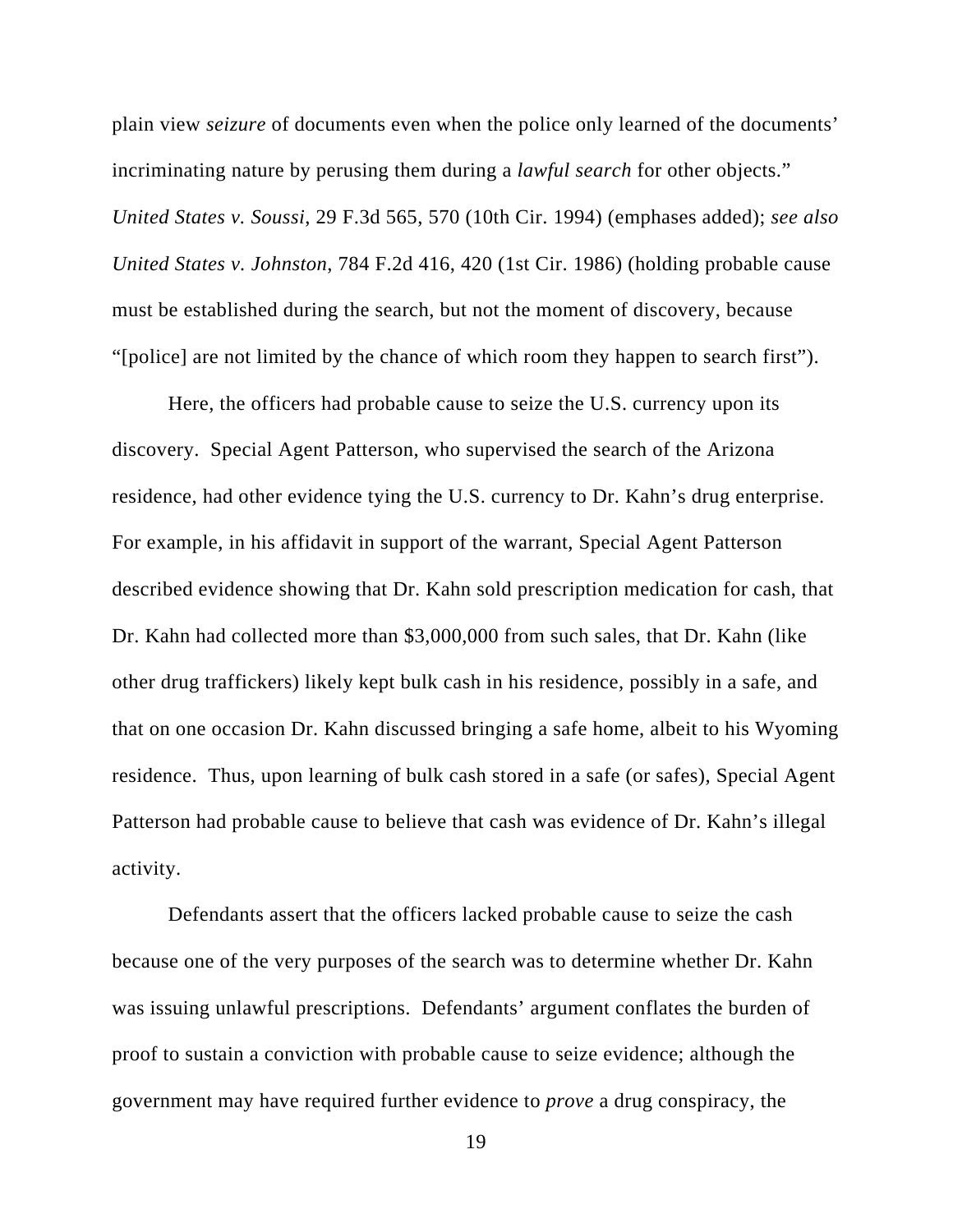officers had probable cause to *seize* bulk cash. Further, even assuming officers lacked probable cause to believe bulk cash would be discovered at Dr. Kahn's Arizona residence, upon its discovery, the officers had probable cause to believe the cash was evidence of Dr. Kahn's illegal activity. *Horton*, 496 U.S. at 139 ("[I]f [an officer] has a valid warrant to search for one item and merely a suspicion concerning the second, whether or not it amounts to probable cause, we fail to see why that suspicion should immunize the second item from seizure if it is found during a lawful search for the first.").

The officers also had probable cause to seize the firearms as contraband after questioning Nabeel. Nabeel informed Special Agent Patterson that the firearms were his, were registered to another, and that he was "not allowed" to own the firearms. App., Vol. VI at 353. Officers also discovered conflicting forms of identification. Defendants do not challenge the voluntariness of Nabeel's incriminating statements or the discovery of the conflicting identification cards during that search. Thus, the officers had probable cause to believe that Nabeel was an alien in unlawful possession of a firearm. *See* 18 U.S.C. § 922(g)(5).

#### *5. The Officers Did Not Grossly Exceed the Scope of the Warrant*

Defendants next assert that, by seizing numerous items not mentioned in the warrant, the officers grossly exceeded the scope of the warrant, thereby requiring blanket suppression.

"When law enforcement officers grossly exceed the scope of a search warrant in seizing property, the particularity requirement [under the Fourth Amendment] is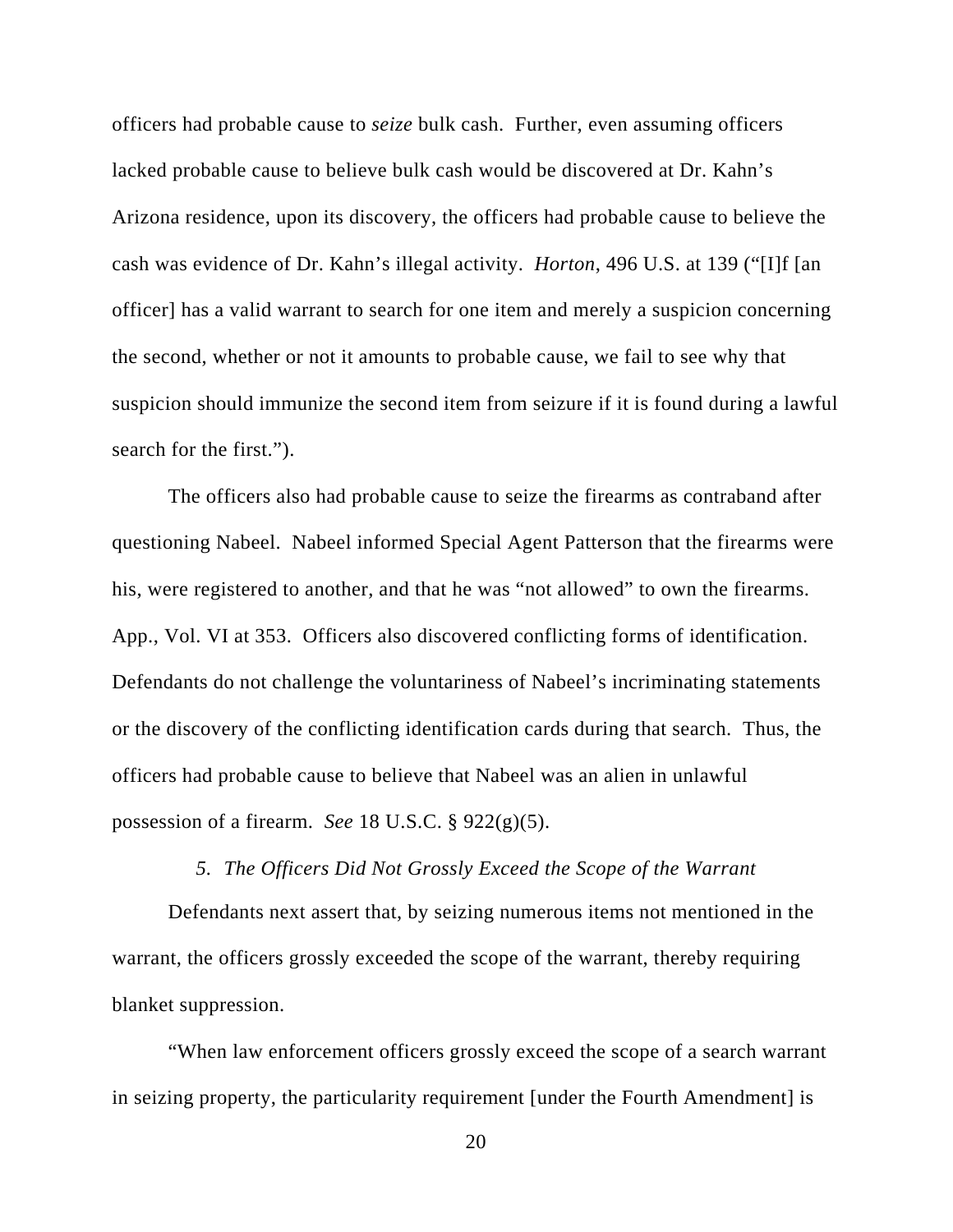undermined and a valid warrant is transformed into a general warrant thereby requiring suppression of all evidence seized under that warrant." *United States v. Medlin*, 842 F.2d 1194, 1199 (10th Cir. 1988) (*Medlin II*). In *Medlin II,* the warrant authorized the search and seizure of "firearms—illegally possessed by Arvle Edgar Medlin, and/or stolen firearms, records of the purchase or sale of such firearms by Medlin, which are fruits, evidence and instrumentalities of [unlawful possession of a firearm by a convicted felon]." *Id.* at 1195. In addition to seizing 130 firearms from Medlin's residence, officers also seized 667 items of suspected stolen property. This court found that the 667 items were not seized pursuant to a warrant and were not seized under any exception to the warrant requirement. We then affirmed the district court's factual finding that "the seizure of the 667 items was 'not mitigated by practical considerations' and that [the officer] 'employed the execution of the federal search warrant as a fishing expedition.'" *Id.* at 1199.

Similarly, in *United States v. Foster*, 100 F.3d 846, 851 (10th Cir. 1996), we concluded that the seizure of "anything of value" grossly exceeded the scope of the warrant, and thus merited blanket suppression. In addition to seizing the drugs and guns listed in the warrant, officers also seized, without explanation, a "BB gun, drill, TVs, lawnmower, coveralls, socket set, clock radio, coins, knives, [and] jewelry." *Id.*  at 850.Thus, the search presented "one of those exceedingly rare cases" in which blanket suppression was appropriate. *Id.* at 852.

Here, blanket suppression is unwarranted. The facts of this case do not begin to resemble those of *Medlin II* or *Foster*. Here, only the automobiles were seized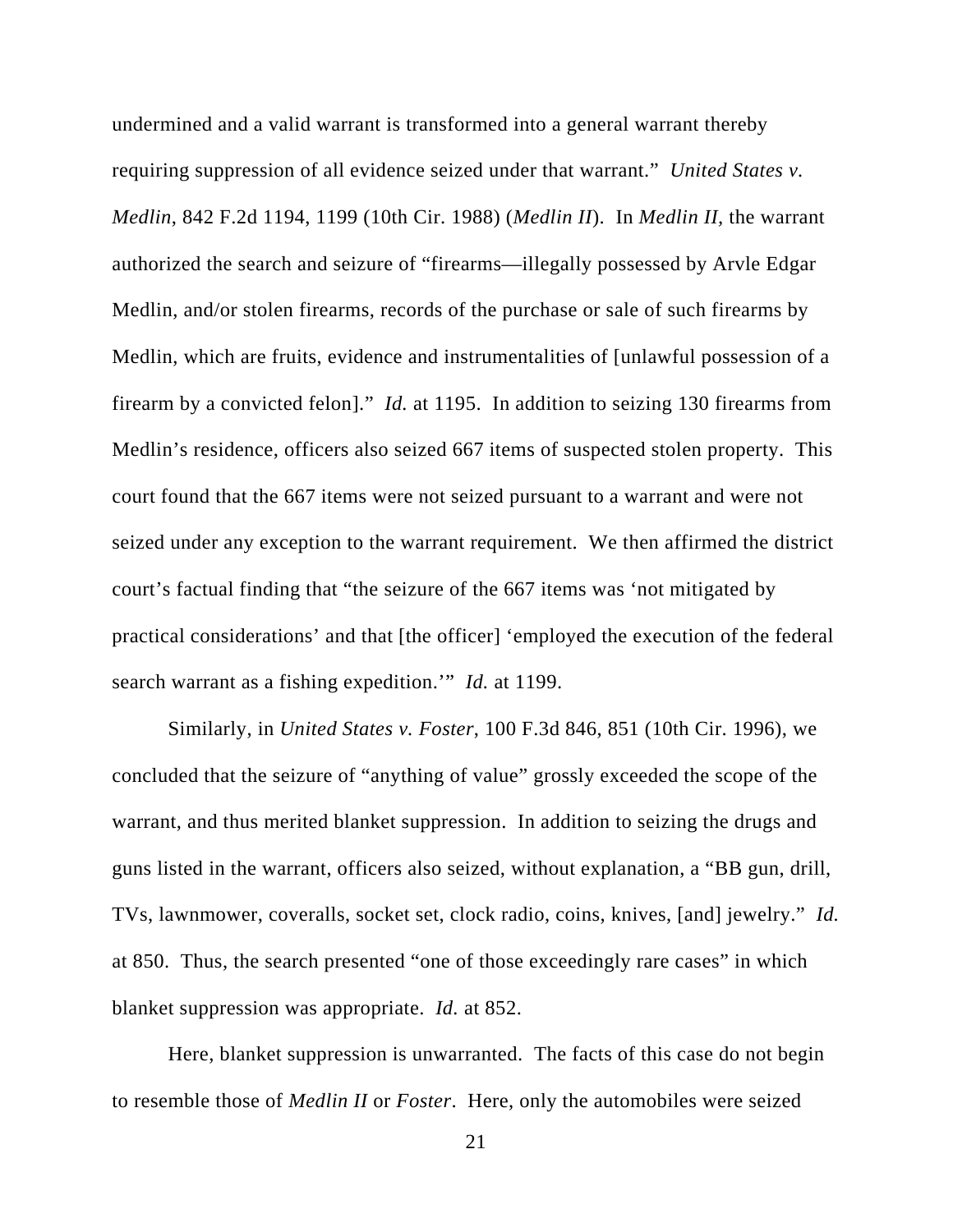without an exception to the warrant requirement. Moreover, even if an exception to the warrant requirement did not apply to the U.S. currency or firearms, the officers' departures from the warrant were not as gross as those in *Medlin II* or *Foster*. Contrary to Dr. Kahn's assertion, the officers did not "seize[] 'anything of value' they came across." Dr. Kahn's Br. at 32. Unlike *Foster*, the officers did not seize items that were unrelated to the warrant's purpose and focus like tools, clothes, or household appliances. In short, the record does not indicate that officers turned the warrant into a "general warrant."<sup>5</sup>

## **B. The Search of the Wyoming Residence Did Not Violate the Fourth Amendment**

Dr. Kahn also asserts that the search of his Wyoming residence lacked probable cause. According to Dr. Kahn, DEA Investigator Robert Churchwell's affidavit in support of the warrant for the Wyoming search differed from Special Agent Patterson's affidavit in support of the warrant for the Arizona search in two important ways. First, Investigator Churchwell's affidavit "did not include any opinion as to whether drug dealers tend to keep records or drug paraphernalia at home." Dr. Kahn's Br. at 22. Second, Investigator Churchwell's affidavit did not inform the magistrate judge when Dr. Kahn stated he planned to bring patient files from his Wyoming office to his Wyoming residence.

<sup>&</sup>lt;sup>5</sup> Because we sustain the search of the Arizona residence on other grounds, we decline to address the government's good faith and severability arguments.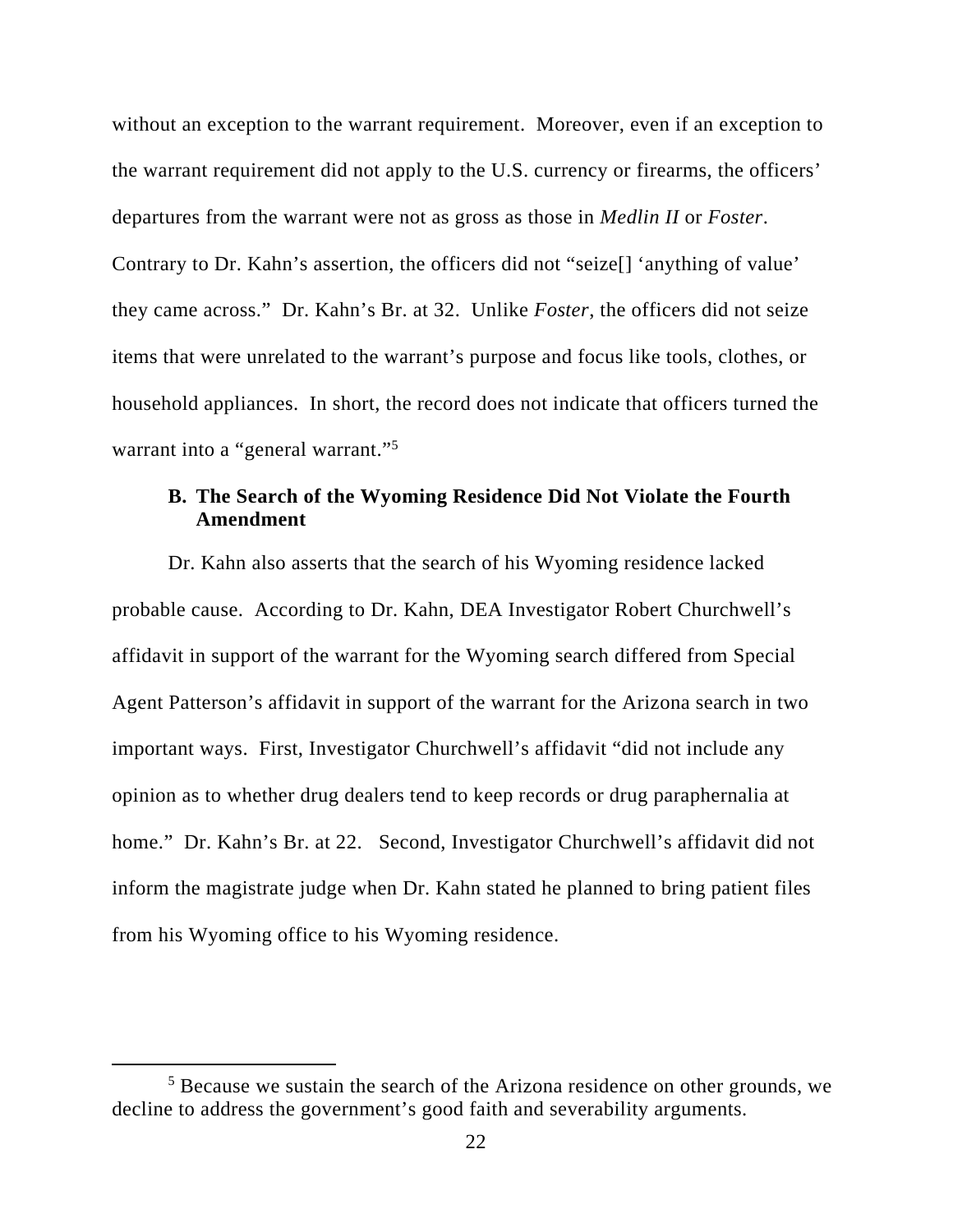Neither of these distinctions affects our analysis. As explained above, "[a]dditional evidence connecting a defendant's suspected activity to his residence may also take the form of inferences a magistrate judge reasonably draws from the [g]overnment's evidence." *Biglow,* 562 F.3d at 1280 (internal quotation marks omitted). Thus, the affidavit's failure to include an opinion regarding where drug dealers tend to keep records is not necessarily fatal. Just as the facts provided in Special Agent Patterson's affidavit established a nexus to the Arizona residence, the facts provided in Investigator Churchwell's affidavit similarly established a nexus to the Wyoming residence.

Further, the intercepted call in which Dr. Kahn indicated he would bring patient files to his Wyoming residence was not too stale. "[W]hether the information is too stale to establish probable cause depends on the nature of the criminal activity, the length of the activity, and the nature of the property to be seized." *United States v. Snow*, 919 F.2d 1458, 1460 (10th Cir. 1990) (internal quotations omitted). In *Snow*, we held that an affidavit containing "undated hearsay" was not stale, where the investigation occurred over a five week period, the defendant was "running an ongoing, continuous operation to defraud the government," and the items sought "were of the type that would be kept for some time given the nature of [the] defendant's activities." *Id.* Here, as in *Snow*, the government was investigating ongoing and continuous criminal activity, making the passage of time "less critical." *Id.* Also, Dr. Kahn's patient files would likely be kept for some time, as opposed to being regularly recycled or destroyed. Thus, considering the nature of Dr. Kahn's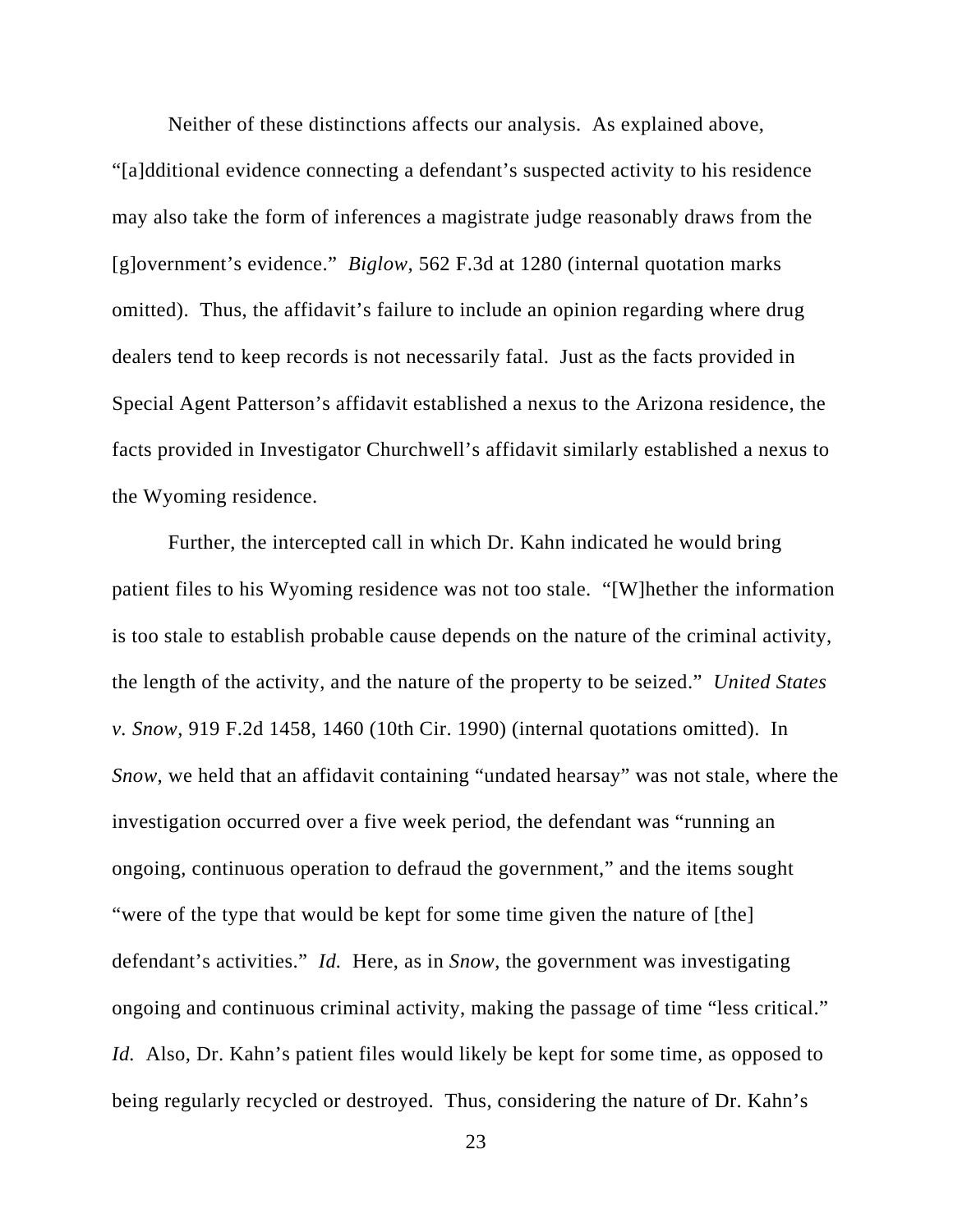criminal activity and the nature of the property to be seized, the intercepted call was not too stale. *See also Riccardi*, 405 F.3d at 861 (holding that, in a child pornography prosecution, a five-year old copy shop receipt was not too stale because it showed the defendant had the "desire and ability" to convert sexually explicit photographs of minors into digital format).

#### **C. The Search of Vape World Did Not Violate the Fourth Amendment**

Dr. Kahn also asserts that Investigator Churchwell's affidavit failed to establish a nexus to Vape World because there was no evidence of "ongoing and continuous" criminal activity at that business location. Dr. Kahn's Br. at 24. A "source of information" informed investigators that, on at least one occasion, Dr. Kahn instructed a patient to pick up his prescription outside of Vape World. App., Vol. III at 191. Financial records also showed that Dr. Kahn and Lyn Kahn owned Vape World, that Vape World generated thousands of dollars in cash deposits and credit card transactions, and that a personal check for \$300 from one of Dr. Kahn's Arizona patients was deposited in an account associated with Vape World. Investigator Churchwell opined that, based on his training and experience, "drug traffickers sometimes use legitimate businesses to conceal unlawfully obtained drug proceeds either through financial institutions or bulk cash storage." *Id.* at 193. These facts provided a "substantial basis" for the magistrate judge's probable cause determination. *Biglow*, 562 F.3d at 1281.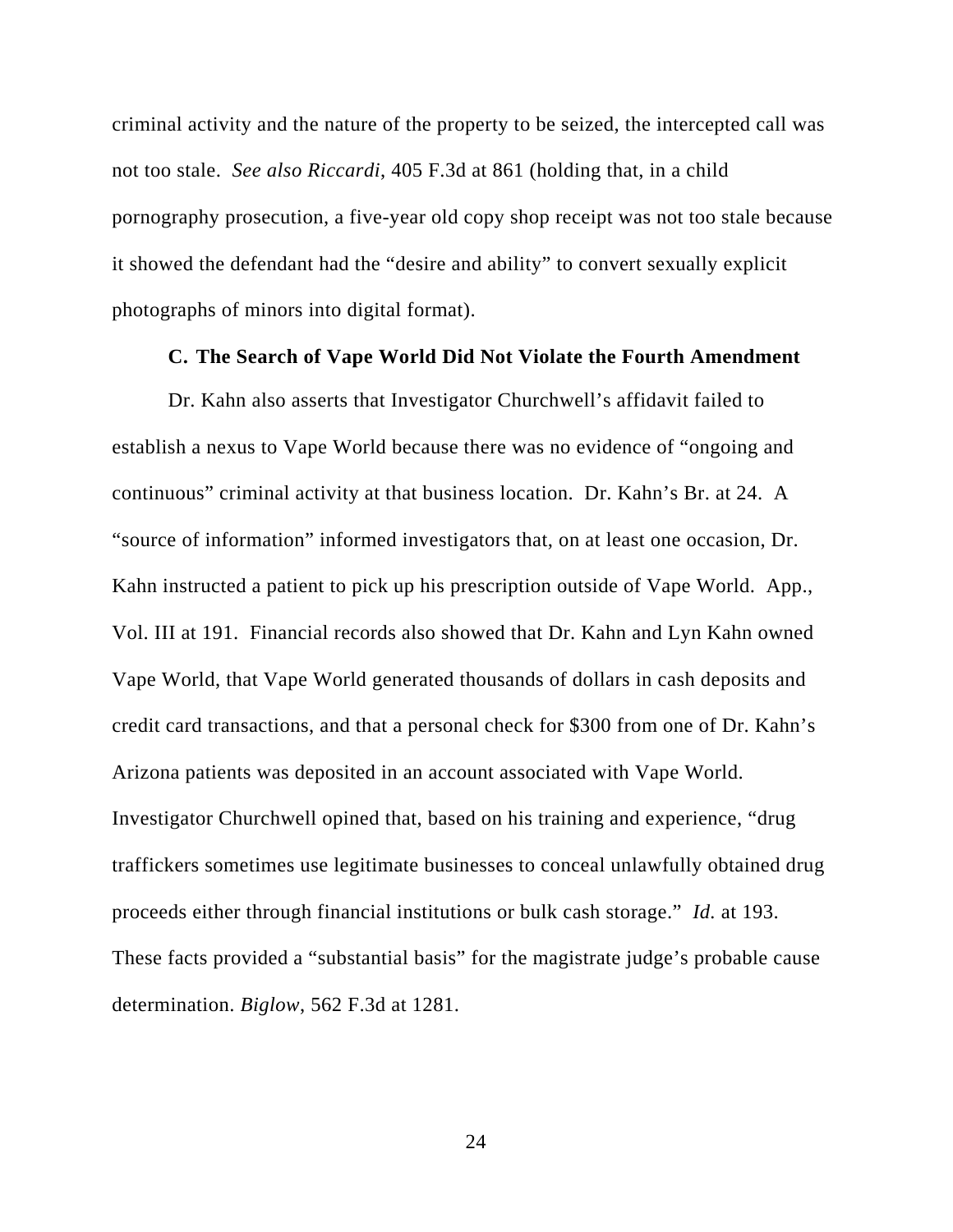## **D. A Practitioner May Be Convicted for Prescribing Controlled Substances Either Outside the Scope of Professional Practice** *or* **Not for a Legitimate Medical Purpose**

Defendants ask us to revisit our prior holding that a licensed physician may be convicted under 21 U.S.C. § 841 for either prescribing "outside the scope of professional practice" *or* "for no legitimate medical purpose." *See United States v. Nelson,* 383 F.3d 1227 (10th Cir. 2004). Because one panel may not overturn a decision by a prior panel, we must reject Defendants' challenge. *United States v. Caiba-Antele*, 705 F.3d 1162, 1165 (10th Cir. 2012) ("[W]e are bound by the precedent of prior panels absent en banc reconsideration or a superceding contrary decision by the Supreme Court." (quoting *In re Smith*, 10 F.3d 723, 724 (10th Cir. 1993))).

In any event, our prior holding in *Nelson* is sound. Under § 841(a)(1), drug distribution is only unlawful "except as authorized by this subchapter." As we found in *Nelson*:

> The exact extent of the authorization is described in 21 C.F.R. § 1306.04(a): "A prescription for a controlled substance to be effective must be issued for a legitimate medical purpose by an individual practitioner acting in the usual course of his professional practice." In other words, a practitioner is authorized to dispense controlled substances only if he acts with a legitimate medical purpose *and* in the usual course of professional practice. Conversely, a practitioner would be unauthorized to dispense a controlled substance if he acts without a legitimate medical purpose *or* outside the usual course of professional practice.

*Nelson*, 383 F.3d at 1233 (emphasis in original).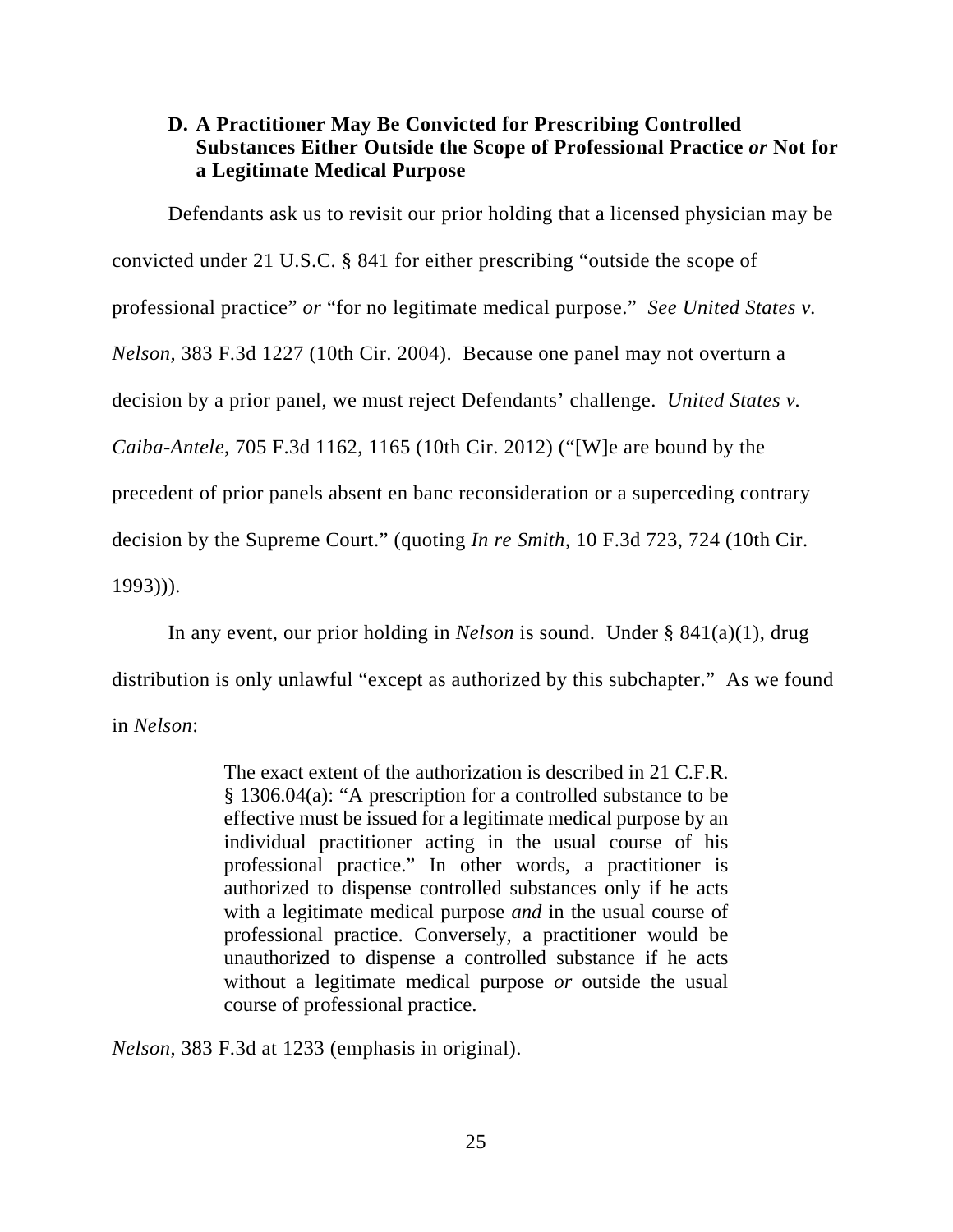Other circuits have reached the same conclusion. *See, e.g.*, *United States v. Armstrong*, 550 F.3d 382, 399–400 (5th Cir. 2008) (collecting cases), *overruled on other grounds by United States v. Guillermo Balleza*, 613 F.3d 432, 433 n.1 (5th Cir. 2010).

#### **E. The District Court Properly Instructed the Jury on Good Faith**

Both Defendants challenge the district court's jury instructions on the good faith defense, but on different grounds. Nabeel asserts that the district court erred by expressly limiting its good faith instruction to Dr. Kahn, permitting the jury to convict Nabeel on less evidence than was required to convict Dr. Kahn. Dr. Kahn asserts that the district court erred by instructing the jury that a defendant's "good faith" must be reasonable, permitting the jury to convict Dr. Kahn by finding a lesser mens rea than § 841 requires.

 "We review a district court's decision on whether to give a particular jury instruction for abuse of discretion and view the instructions as a whole de novo to determine whether they accurately informed the jury of the governing law." *United States v. Sorensen*, 801 F.3d 1217, 1228–29 (10th Cir. 2015) (alteration and internal quotations marks omitted).

Here, the district court instructed the jury:

The good faith of Defendant Shakeel A. Kahn is a complete defense to the charges in Count One (conspiracy to commit a federal drug crime) as well as the charges in Counts Four, Six, Seven, Eleven, Fourteen, Sixteen, Nineteen, and Twenty (knowingly and unlawfully dispensing and/or distributing Oxycodone outside the usual course of professional practice and without a legitimate medical purpose), because good faith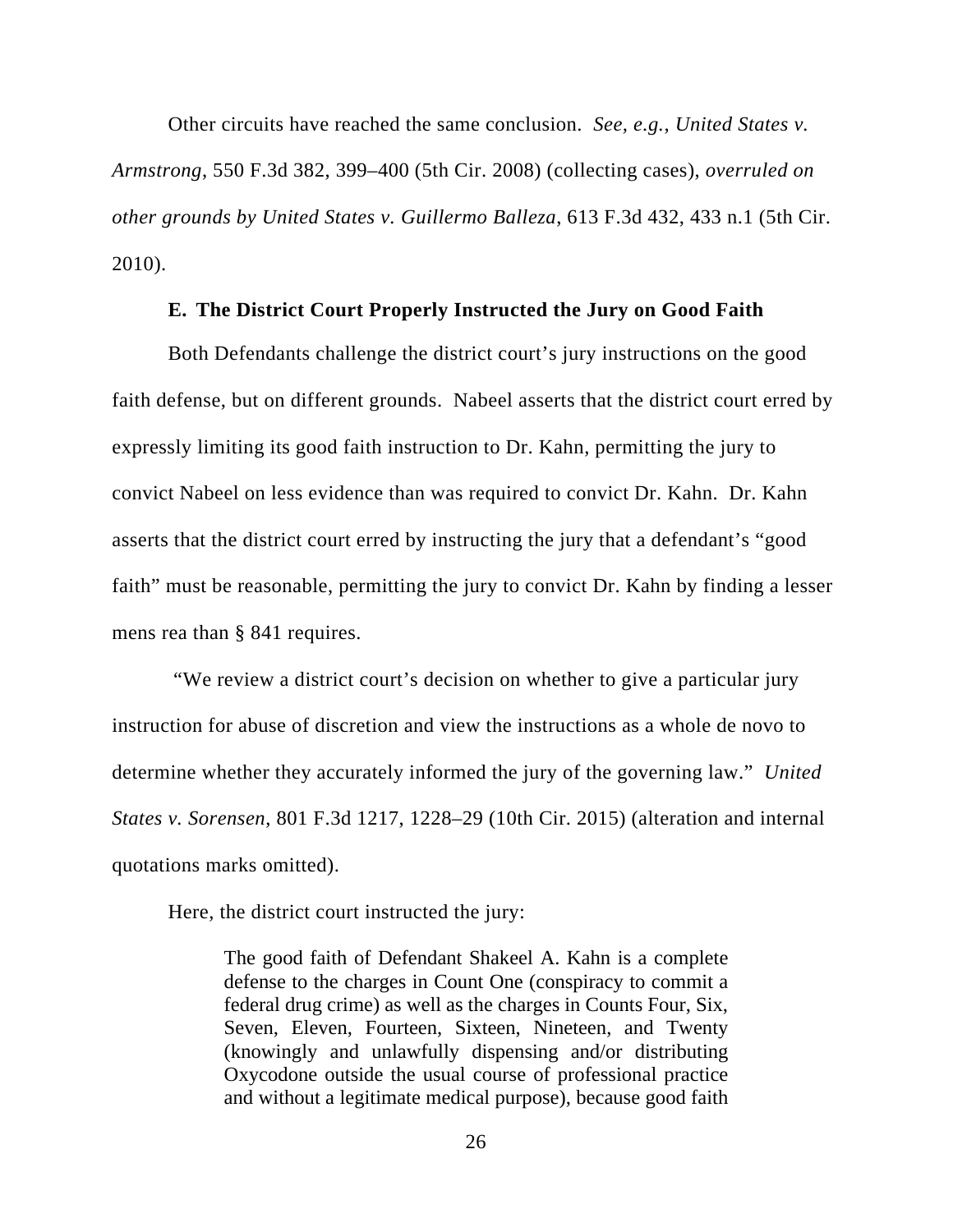on the part of Defendant Shakeel Kahn would be inconsistent with knowingly and intentionally distributing and/or dispensing controlled substances outside the usual course of professional practice and without a legitimate medical purpose, which is an essential part of the charges. "Good faith" connotes an attempt to act in accordance with what a reasonable physician should believe to be proper medical practice.

The good faith defense requires the jury to determine whether Defendant Shakeel Kahn acted in an honest effort to prescribe for patients' medical conditions in accordance with generally recognized and accepted standards of practice.

. . .

The burden of proving good faith does not rest with a defendant because a defendant does not have any obligation to prove anything in this case. It is the [g]overnment's burden to prove to you, beyond a reasonable doubt, that a defendant knowingly or intentionally acted unlawfully.

In determining whether or not the [g]overnment has proven that a Defendant intentionally or knowingly violated the law, you should consider all of the evidence in the case bearing on the Defendant's state of mind.

Dr. Kahn's App., Vol. I at 239–40.

*1. Nabeel's Challenge to the District Court's Good Faith Instruction Is Forfeited* 

Nabeel asserts that the district court erred "in instructing the jury that good

faith was a defense for [Dr. Kahn] while refusing to instruct the jury that good faith

was a defense for Nabeel Khan[.]" Nabeel's Br. at 2. This argument was not,

however, the same as the argument Nabeel raised before the district court, and thus

we decline to consider it.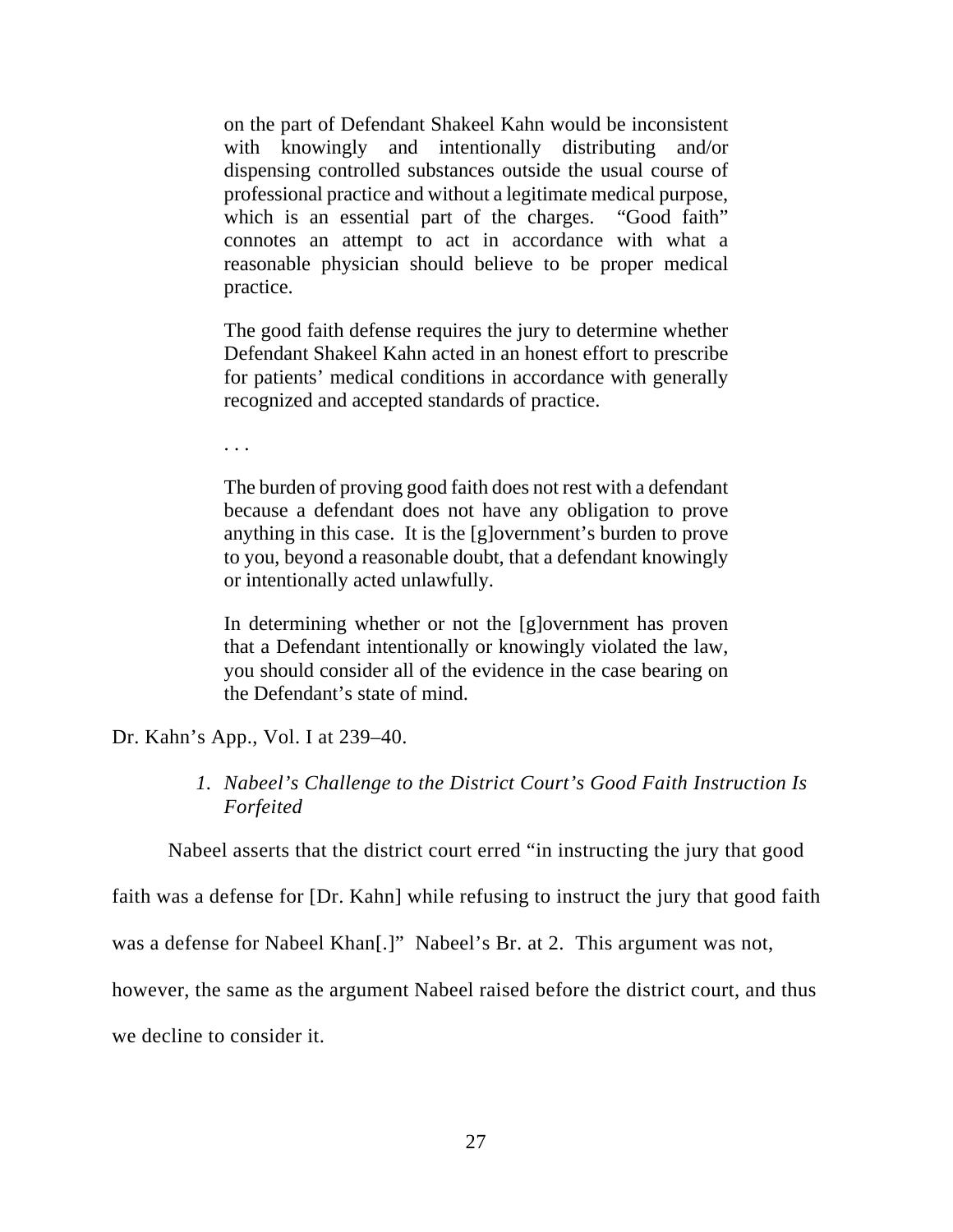During trial, Nabeel submitted a written objection to the district court's proposed good faith instruction. In his objection, Nabeel asserted that he "is not a doctor and cannot be held to the same standard as Dr. Kahn when assessing the charges and his good faith belief that what he was doing was not a crime." App., Vol. II at 1635. Nabeel attached a proposed good faith instruction, which would have instructed the jury that "good faith of a defendant, whether or not objectively reasonable, is a complete defense to the crimes charged, because good faith on the part of a defendant is inconsistent with specific intent, which is an essential part of the charges." *Id.* at 1637.

At the jury instruction conference, the district court furnished a new good faith instruction, acknowledging that it had "pulled a surprise upon counsel." *Id.*, Vol. VI at 4549. Nabeel again objected, informing the district court that "a good faith instruction is important as [Nabeel] is not being held to the same standard as a doctor, and that he should, as [his counsel] indicated in [a prior written objection], be held to a good faith belief that what he was doing was not a crime." *Id.* 

A party objecting to jury instructions must "inform the court of the specific objection and the grounds for the objection . . . ." Fed. R. Crim. P. 30(d). Failure to do so "precludes appellate review, except as permitted under Rule 52(b) [i.e., plain error]." *Id.* The "heart" of Rule 30(d) requires that the objection "be made with specificity and distinctness." *United States v. Allen*, 129 F.3d 1159, 1162 (10th Cir. 1997) (quoting *United States v. Agnew*, 931 F.2d 1397, 1401 n.3 (10th Cir. 1991)).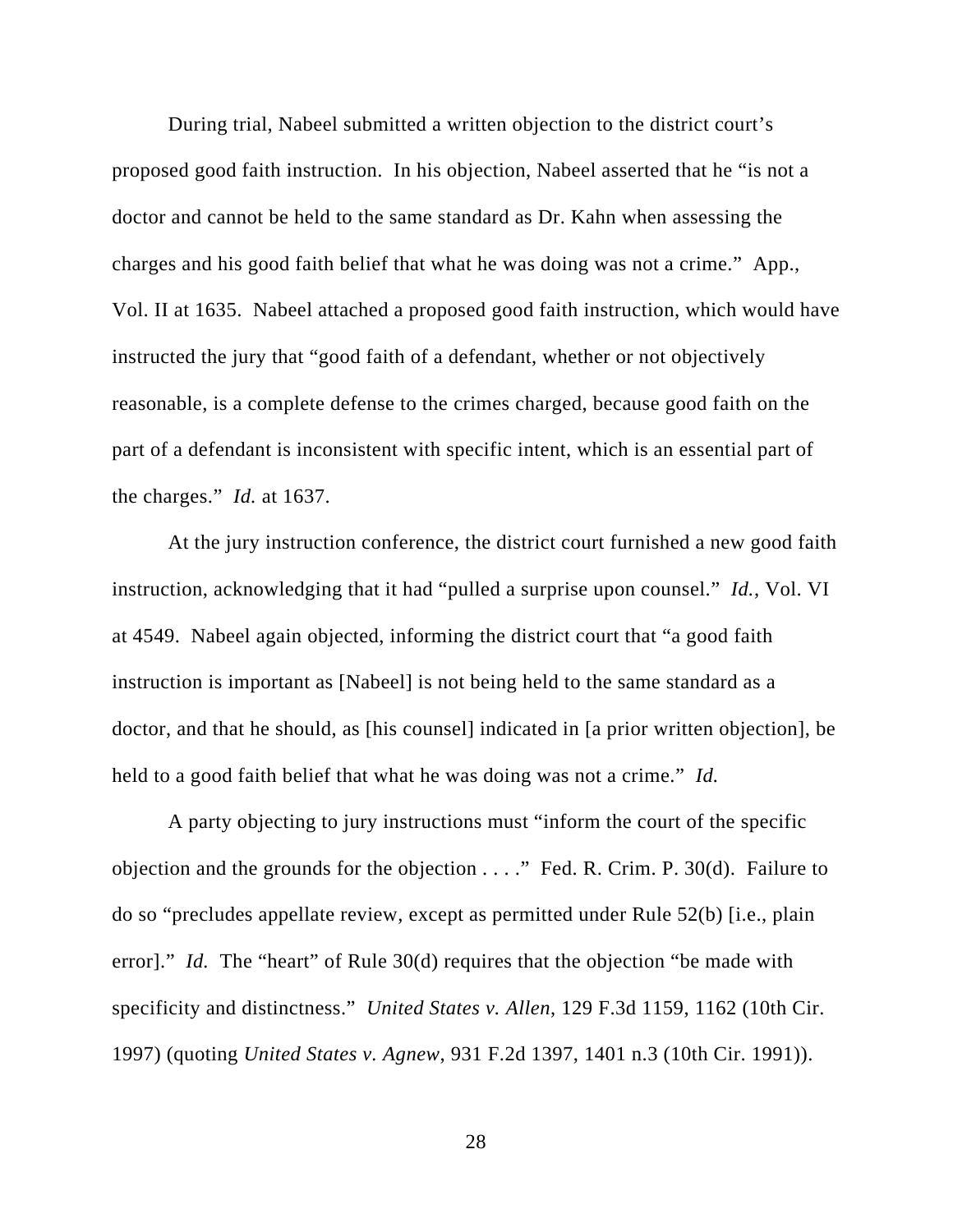Before the district court, Nabeel argued that he "cannot be held to the same standard" as Dr. Kahn. App., Vol. II at 1635. Yet, Nabeel now asserts that he not only can, but *must* be held to at least the same standard as Dr. Kahn. *See* Nabeel's Reply Br. at 10 (arguing "the government must prove that a lay defendant like Nabeel acted with the *same* level of culpable knowledge required to convict a prescribing practitioner like Dr. Kahn") (emphasis added). Additionally, before the district court, Nabeel rejected an "objective" good faith instruction, and instead proposed a "subjective" good faith instruction. Yet, Nabeel now asserts not only that he is entitled to an "objective" good faith instruction, but that such an instruction was required because it was provided to Dr. Kahn.

Because Nabeel did not raise this specific objection before the district court, we may review only for plain error. Fed. R. Crim. P. 30(d); *Allen*, 129 F.3d at 1162. Nabeel does not argue plain error, however, so we treat the argument as waived, and decline to consider it. *United States v. Leffler*, 942 F.3d 1192, 1198 (10th Cir.  $2019).<sup>6</sup>$ 

<sup>&</sup>lt;sup>6</sup> In other circumstances, we have discretion to consider a waived claim where, as here, the government does not argue waiver. *See United States v. Heckenliable*, 446 F.3d 1048, 1049 n.3 (10th Cir. 2006) (concluding the government "waived the waiver"). Under Rule 30(d), however, the forfeiture or waiver of an objection to jury instructions "precludes appellate review, except as permitted under Rule 52(b)." Thus, it is unclear whether the government may "waive the waiver" for an objection to jury instructions. In any event, we decline to exercise our discretion to review Nabeel's waived claim.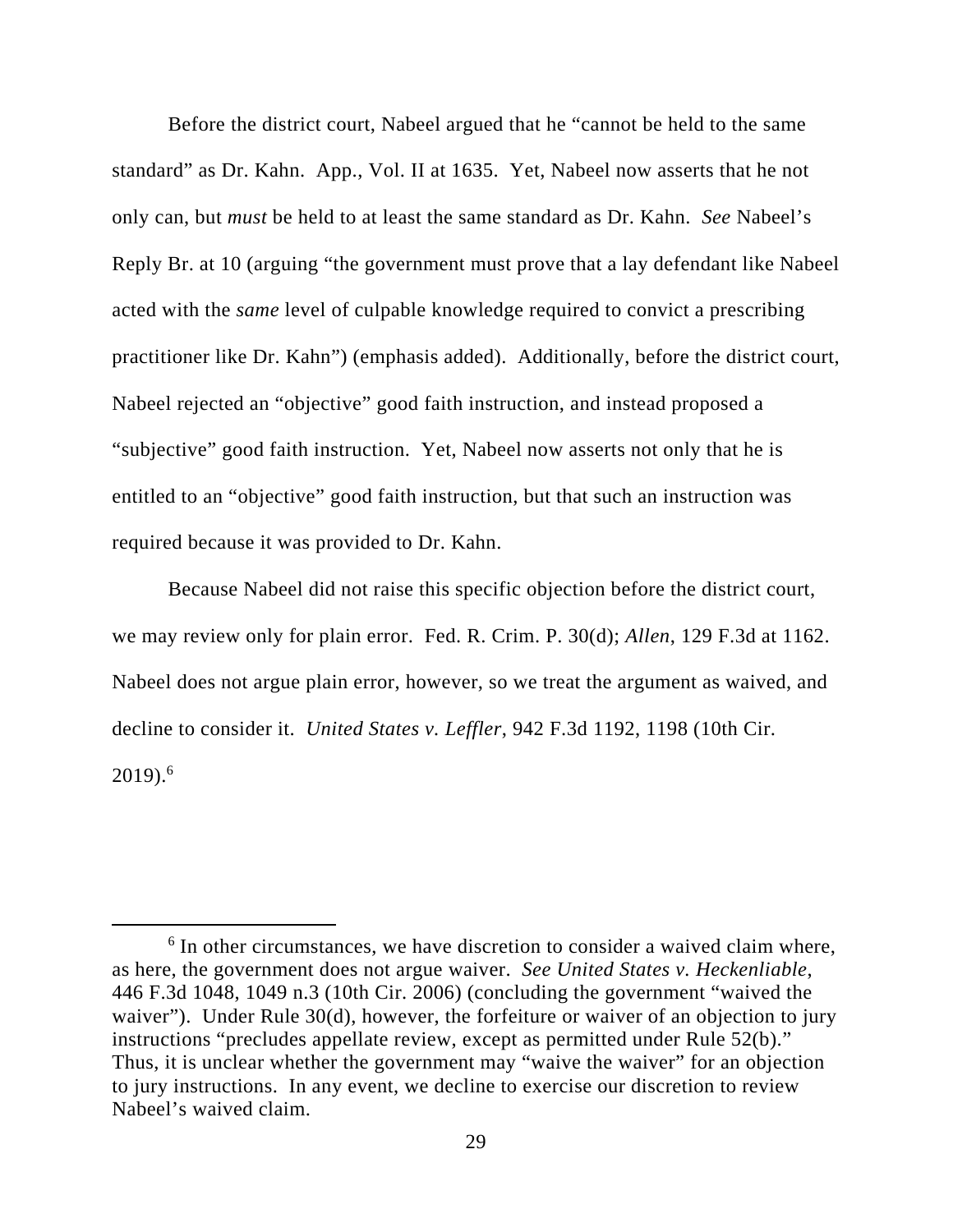## *2. Dr. Kahn's Objection to the District Court's Good Faith Instruction Is Without Merit*

Dr. Kahn asserts that the district court erred by instructing the jury that his "good faith" as a physician must be reasonable, permitting the jury to convict Dr. Kahn by finding a lesser mens rea than § 841 requires, i.e., that his actions were merely unreasonable.

Section 841(a)(1) makes it unlawful "[e]xcept as authorized by this subchapter . . . for any person knowingly or intentionally . . . to manufacture, distribute, or dispense . . . a controlled substance." 21 U.S.C. § 841(a)(1). One such authorization exception is provided under 21 U.S.C. § 829, which permits a registered practitioner to dispense a controlled substance with a "prescription." A prescription is lawful, and thus the exception applies, if the prescription is "issued for a legitimate medical purpose by an individual practitioner acting in the usual course of his professional practice." 21 C.F.R. § 1306.04(a). Accordingly, "[a]n order purporting to be a prescription issued not in the usual course of professional treatment . . . is not a prescription within the meaning and intent of [21 U.S.C. § 829] and the person knowingly filling such a purported prescription, as well as the person issuing it, shall be subject to the penalties provided for violations of the provisions of law relating to controlled substances." *Id.*; *see also United States v. Lovern*, 590 F.3d 1095, 1099 (10th Cir. 2009) (Gorsuch, J.).

We hold that  $\S$  841(a)(1) and  $\S$  1306.04(a) require the government to prove that a practitioner-defendant either: (1) subjectively knew a prescription was issued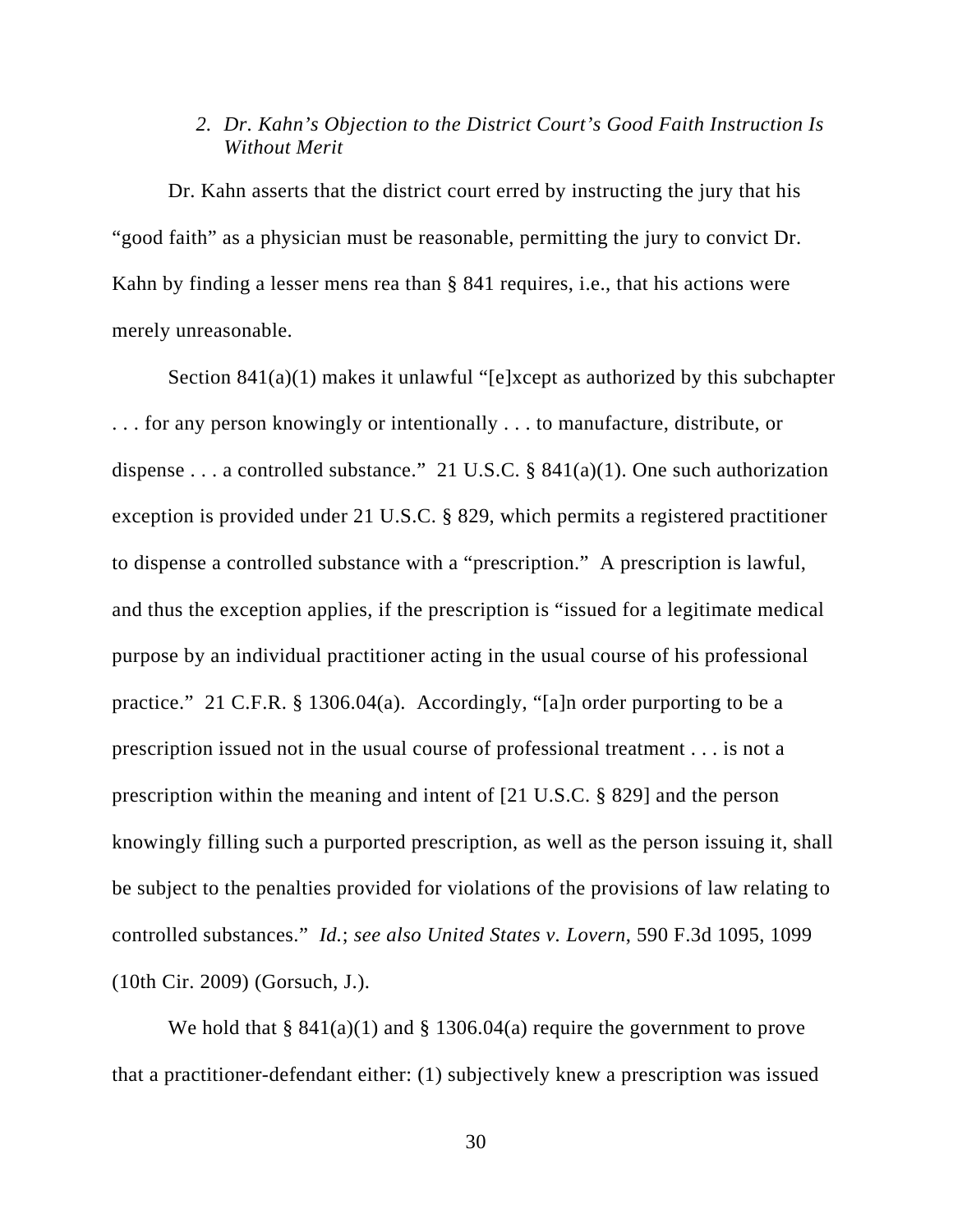not for a legitimate medical purpose; or (2) issued a prescription that was objectively not in the usual course of professional practice. As we held in *Nelson*, the government need only prove criminal liability under one of those two prongs. 383 F.3d at 1233. As § 1306.04(a) explains, under the first prong, a prescription is valid only if it is issued "for" a legitimate medical purpose. Thus, the only relevant inquiry under that first prong is why a defendant-practitioner subjectively issued that prescription, regardless of whether other practitioners would have done the same. *See United States v. Feingold*, 454 F.3d 1001, 1008 (9th Cir. 2006) ("[T]he jury must look into a practitioner's mind to determine whether he prescribed the pills for what he thought was a medical purpose." (alterations omitted)).

Section 1306.04(a) also explains that, under the second prong, a prescription is valid only if it is issued "in" the scope of professional practice. Thus, the only relevant inquiry under that second prong is whether a defendant-practitioner objectively acted within that scope, regardless of whether he believed he was doing so. For this reason, at least when referencing the usual course of professional practice, federal case law "has rejected a subjective standard of good faith, in favor of an objective one." *United States v. Schneider*, 704 F.3d 1287, 1303 (10th Cir. 2013) (Holmes, J., concurring) (collecting cases).

Limiting consideration of a defendant-practitioner's subjective belief to the "legitimate medical purpose" prong accords with the Fifth and Eleventh Circuits. In *United States v. Norris*, the Fifth Circuit held that a jury is properly instructed when directed to consider "1) [w]hether [the defendant-practitioner] prescribed the drugs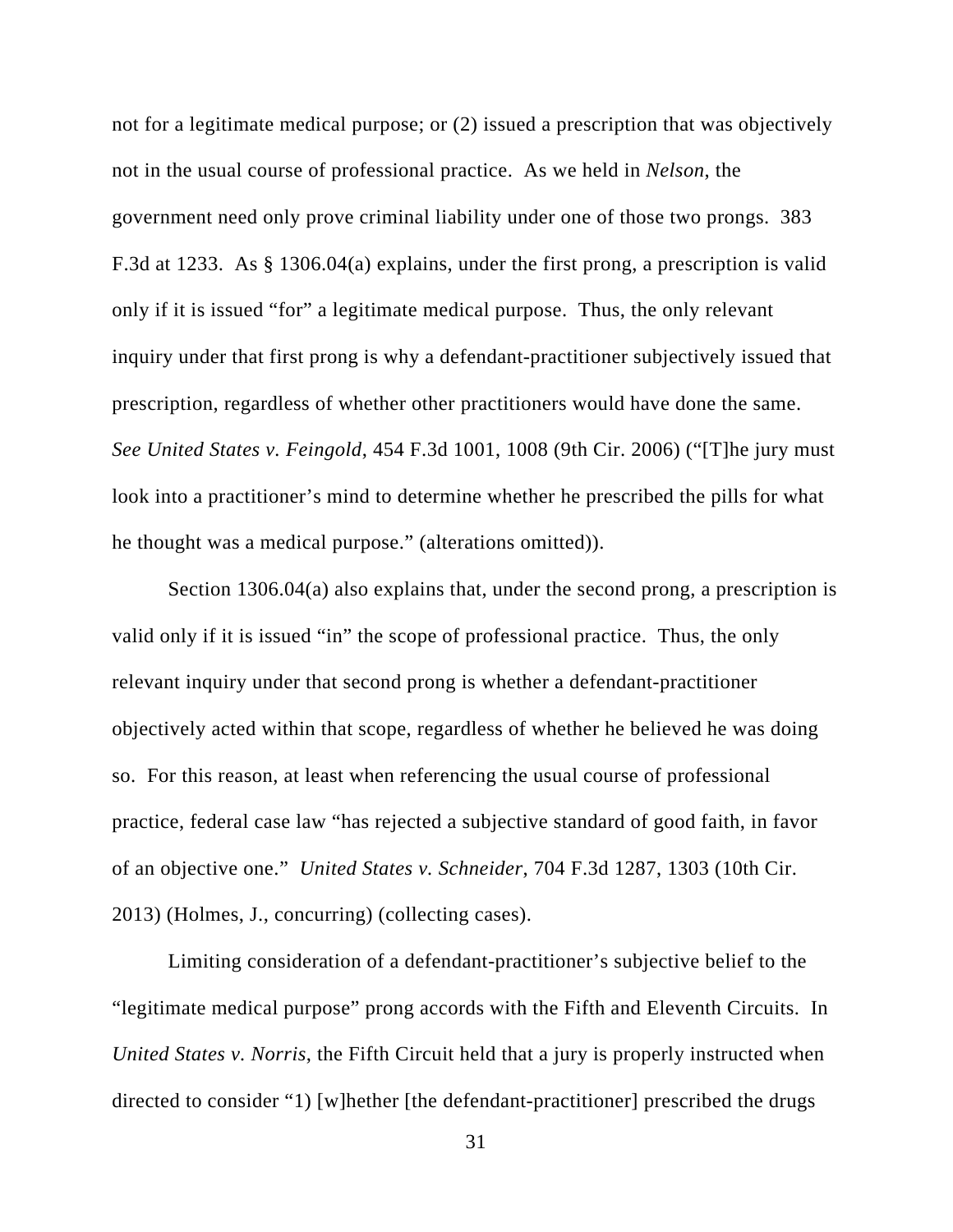for what he subjectively considered a legitimate medical purpose and 2) from an objective standpoint whether the drugs were dispensed in the usual course of a professional practice." 780 F.2d 1207, 1209 (5th Cir. 1986). In *United States v. Tobin*, the Eleventh Circuit, adopting the *Norris* framework, held that "a jury must determine from an *objective* standpoint whether a prescription is made in the 'usual course of professional practice.'" 676 F.3d 1264, 1283 (11th Cir. 2012) (emphasis in original).

The *Norris* framework is also consistent with Congress's policy goals in enacting the Controlled Substances Act ("CSA"), of which  $\S$  841(a)(1) is a part. If an objective standard applied to both prongs, a pharmacist who unknowingly filled an invalid prescription would be liable under the CSA because the prescription was not filled for a legitimate medical purpose, even if it was filled within the pharmacist's scope of professional practice. If a subjective standard applied to both prongs, a pharmacist who willingly ignored evidence that a prescription was invalid could escape liability, so long as he (even unreasonably) believed the prescription was filled for a legitimate medical purpose, and he acted within his own (unreasonable) scope of professional practice. Thus, the *Norris* framework punishes practitioners who act as "street pushers," without punishing practitioners who are acting within the scope of their professional practice. *See United States v. Moore*, 423 U.S. 122, 140 (1975) ("But the scheme of the [CSA], viewed against the background of the legislative history, reveals an intent to limit a registered physician's dispensing authority to the course of his 'professional practice.'").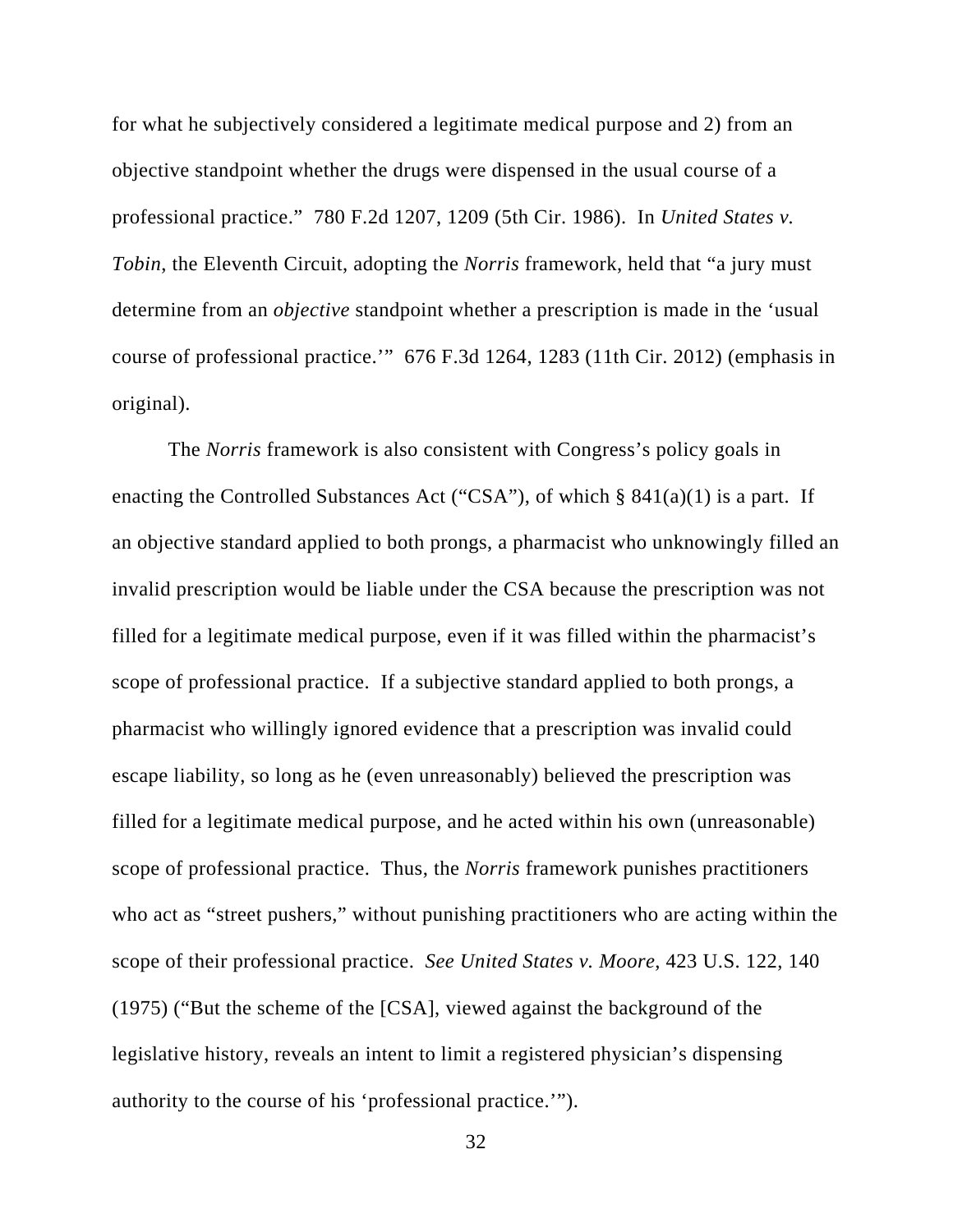Dr. Kahn's assertion that "good faith is a defense because it negates the mens rea element of the offense" is without merit. Dr. Kahn's Br. at 38. Unlike other criminal offenses, good faith does not go to mens rea for § 841 offenses involving practitioners. Rather, as numerous other circuits have recognized, good faith defines the scope of professional practice, and thus the effectiveness of the prescription exception and the lawfulness of the actus reus. *See, e.g.*, *Norris*, 780 F.2d at 1209 n.2 (affirming jury instruction stating "[a] controlled substance is prescribed by a physician in the usual course of a professional practice, and, therefore, lawfully, if the substance is prescribed by him in good faith, medically treating a patient in accordance with a standard of medical practice generally recognized and accepted in the United States"); *Tobin*, 676 F.3d at 1281 (substantially similar); *United States v. Chube II*, 538 F.3d 693, 699 (7th Cir. 2008) (substantially similar); *see also United States v. Volkman*, 797 F.3d 377, 387 (6th Cir. 2015) (affirming jury instruction stating "[i]f a physician dispenses a drug in good faith in the course of medically treating a patient, then the doctor has dispensed the drug for a legitimate medical purpose in the usual course of accepted medical practice. That is, he has dispensed the drug lawfully"); *United States v. Vamos*, 797 F.2d 1146, 1152 (2d Cir. 1986) (substantially similar).

Dr. Kahn's assertion that this instruction permitted the jury to criminally convict him for mere acts of malpractice or negligence is also without merit. The district court instructed that Dr. Kahn need only "attempt" to act reasonably, and that such an attempt must be made in an "honest effort." Dr. Kahn's App., Vol. I at 239.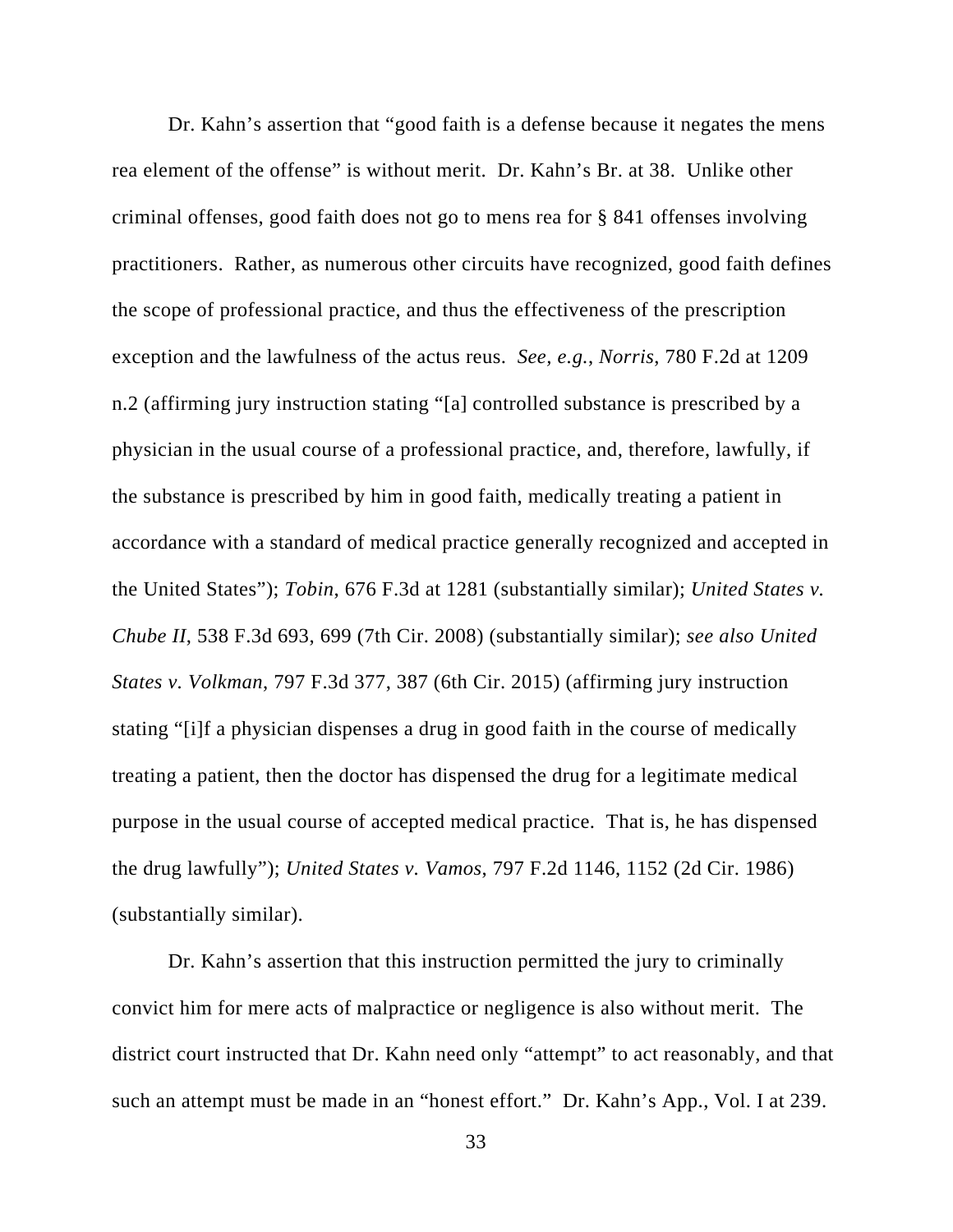Further, the district court correctly instructed that the jury must reach its conclusion "beyond a reasonable doubt." *Id.* at 240. Thus, the jury could not convict Dr. Kahn for merely failing to apply the appropriate standard of care; it could only convict Dr. Kahn if it found, beyond a reasonable doubt, that Dr. Kahn failed to even attempt or make some honest effort to apply the appropriate standard of care. *See United States v. Sabean*, 885 F.3d 27, 45 (1st Cir. 2018) ("To safeguard the defendant's rights, the court emphasized that 'a sincere effort to act in accordance with proper medical practice,' even if flawed, could not undergird a guilty verdict so long as the defendant had acted in 'good faith.'"); *United States v. Wexler*, 522 F.3d 194, 206 (2d Cir. 2008) (concluding jury did not convict the defendant for "gross mistake or malpractice . . . because the instruction on good faith as to the honest exercise of professional judgment and a reasonable belief as to proper medical practice would shield [the defendant] from criminal liability for any mistake, however gross"). In short, we find no error in the district court's instructions.

### **F. The District Court Properly Instructed the Jury on Intent**

Dr. Kahn asserts that the district court's intent instruction unfairly burdened his right to testify because it "amount[ed] to directing the jury to disregard the defendant's testimony." Dr. Kahn's Br. at 41.

The district court instructed the jury:

The intent of a person or the knowledge that a person possesses at any given time may not ordinarily be proved directly because there is no way of directly scrutinizing the workings of the human mind. In determining the issue of what a person knew or what a person intended at a particular time, you may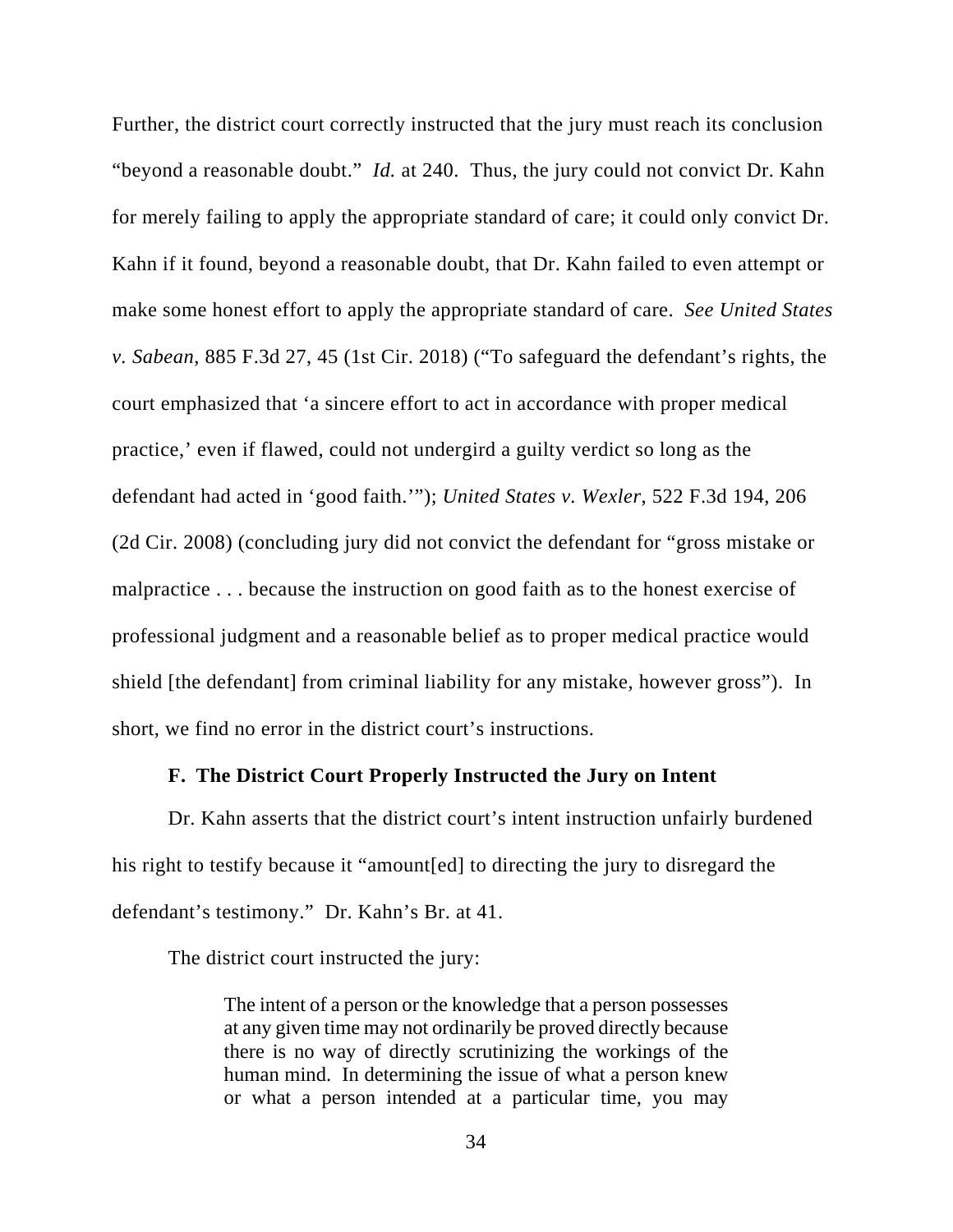consider any statements made or acts done by that person and all other facts and circumstances received in evidence which may aid in your determination of that person's knowledge or intent. . . . It is entirely up to you, however, to decide what facts to find from the evidence received during the trial."

#### Dr. Kahn's App., Vol. I at 155.

This instruction was proper, and, as Dr. Kahn concedes, is similar to language this court has upheld in prior cases. *See, e.g.*, *United States v. Vreeken*, 803 F.2d 1085, 1092 (10th Cir. 1986). Further, contrary to Dr. Kahn's assertion, the district court's instruction did not burden his right to testify. The district court left the jury free to "consider any statements made" by Dr. Kahn, and to decline to consider any other facts or circumstances. Thus, the jury instruction did not "arbitrarily single out his testimony, and denounce it as false." *Reagan v. United States*, 157 U.S. 301, 305 (1895). Nor did the district court "highlight[] a testifying defendant's deep personal interest in the outcome of a trial." *United States v. Gaines*, 457 F.3d 238, 247 (2d Cir. 2006) (discussing *Reagan*). Rather, the district court properly left weighing the competing evidence "entirely" up to the jury. Dr. Kahn's App., Vol. I at 155.

#### **G. The Evidence Was Sufficient to Convict Nabeel of Conspiracy**

Nabeel asserts that the evidence admitted at trial fails to show that he had the requisite mental state to be guilty of a drug conspiracy. Specifically, Nabeel asserts that the evidence does not show that he "knew the prescriptions underlying criminal charges were written without a legitimate medical purpose in defiance of professional standards." Nabeel's Br. at 28. According to Nabeel, because the record lacks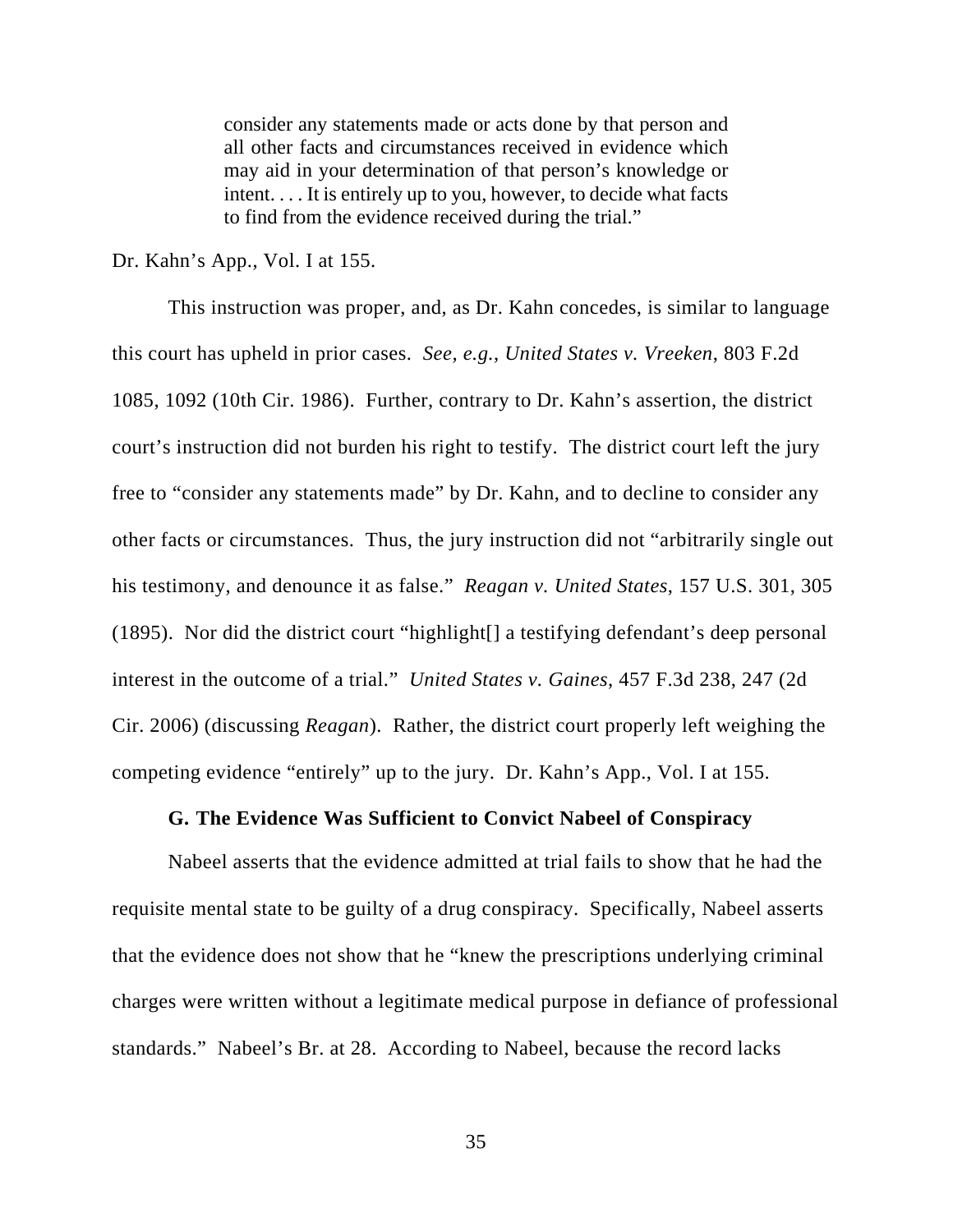evidence that he had any medical education or pharmacy training, he could not have known that Dr. Kahn prescribed drugs outside the scope of professional practice.

"We review the sufficiency of the evidence to support a conviction de novo, asking only whether, taking the evidence—both direct and circumstantial, together with the reasonable inferences to be drawn therefrom—in the light most favorable to the government, a reasonable jury could find [the defendant] guilty beyond a reasonable doubt." *United States v. Medina-Copete*, 757 F.3d 1092, 1107 (10th Cir. 2014) (alteration in original) (citation and internal quotation marks omitted). "The jury, as fact finder, has discretion to resolve all conflicting testimony, weigh the evidence, and draw inferences from the basic facts to the ultimate facts." *United States v. Harris*, 695 F.3d 1125, 1134 (10th Cir. 2012) (internal quotation marks omitted). "We accept at face value the jury's credibility determinations and its balancing of conflicting evidence." *Medina-Copete*, 757 F.3d at 1107 (internal quotation marks omitted).

The evidence here, when considered in the light most favorable to the government, supports the jury's conclusion that Nabeel knew that the prescriptions were not issued for a legitimate medical purpose or were issued outside the scope of Dr. Kahn's professional practice. Nabeel interacted directly with patients and saw patient profiles. Nabeel also discussed patients, prices, and appointment frequencies with Dr. Kahn. Nabeel also spoke with at least one patient about a TV news report that described patients who illegally sold their prescription medication.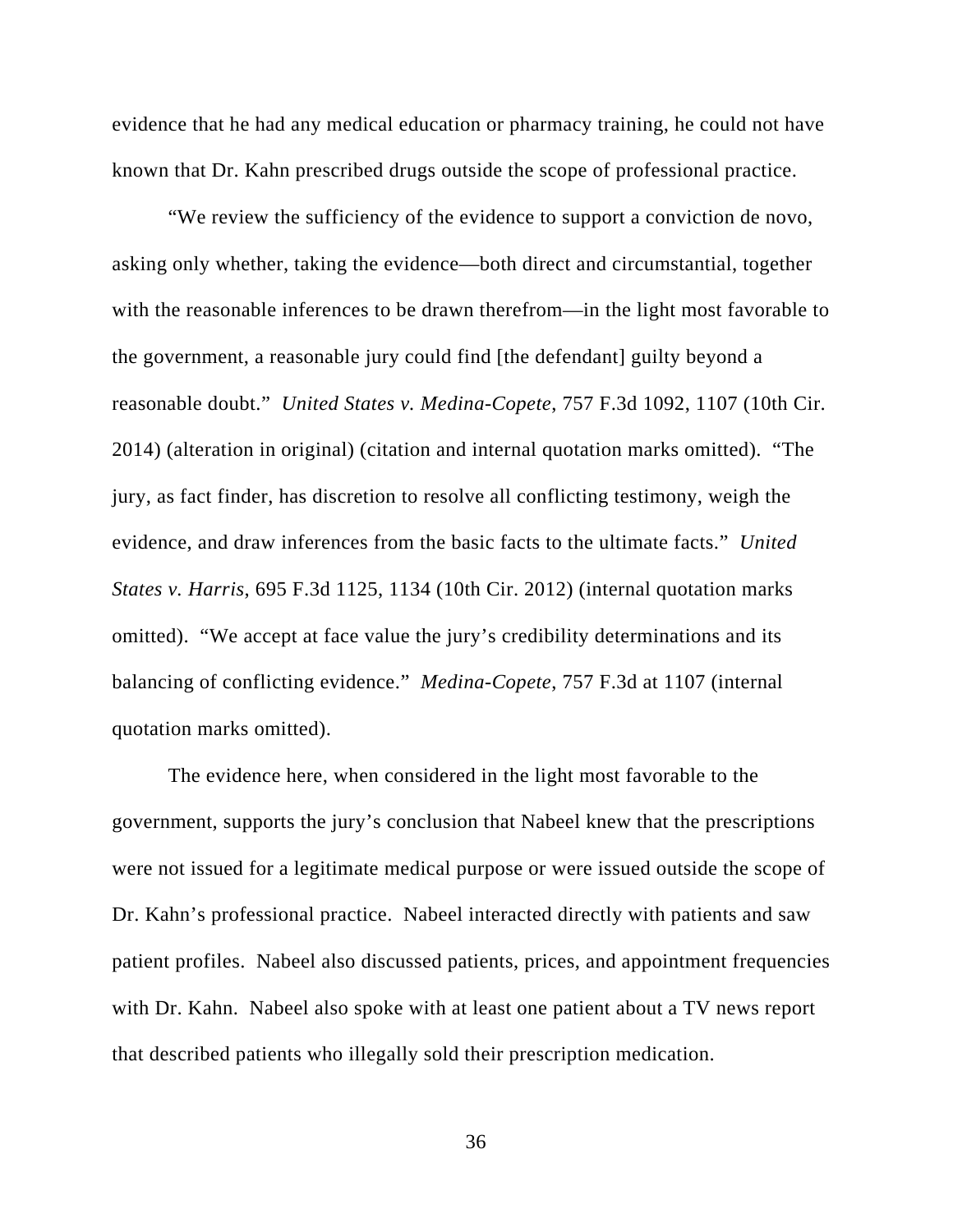Nabeel's integral knowledge of the ongoing illegal trafficking in prescription medications is most clearly demonstrated by his role in drafting, and directing patients to complete, a "drug addiction statement." By signing that statement, patients swore that Dr. Kahn was not a "drug dealer" and that "[a]ny statement[s] to that effect made by [the patient] . . . are complete falsehoods and actionable as slander [and that the patient] unequivocally den[ies] any such statement made to that effect and they should be considered to be lies." App., Suppl. Vol. I at 134. Patients further swore that they were not an "addict" and that they "suffer from moderate to severe chronic pain that is helped by the use of prescription controlled substances." *Id.* Most concerning, the statement also required patients to agree to pay Dr. Kahn, as well as his "officers and agents," "\$100,000.00 USD for each and every action, investigation, complaint, or other legal or administrative proceeding whether civil or criminal however commenced . . . as a direct and/or indirect result of any action attributable in any manner whatsoever to [the patient]." *Id.* By drafting this statement, the jury could have concluded that Nabeel knew that Dr. Kahn was in fact acting as a "drug dealer," that the prescriptions were not issued for legitimate medical purposes, and that Dr. Kahn (and "officers and agents" like Nabeel) were thus subject to criminal liability. Accordingly, when all evidence presented is considered together the evidence is sufficient to sustain Nabeel's conspiracy conviction. Because we sustain Nabeel's conspiracy conviction, we also sustain his conviction for possessing a firearm in the commission of a federal drug-trafficking crime.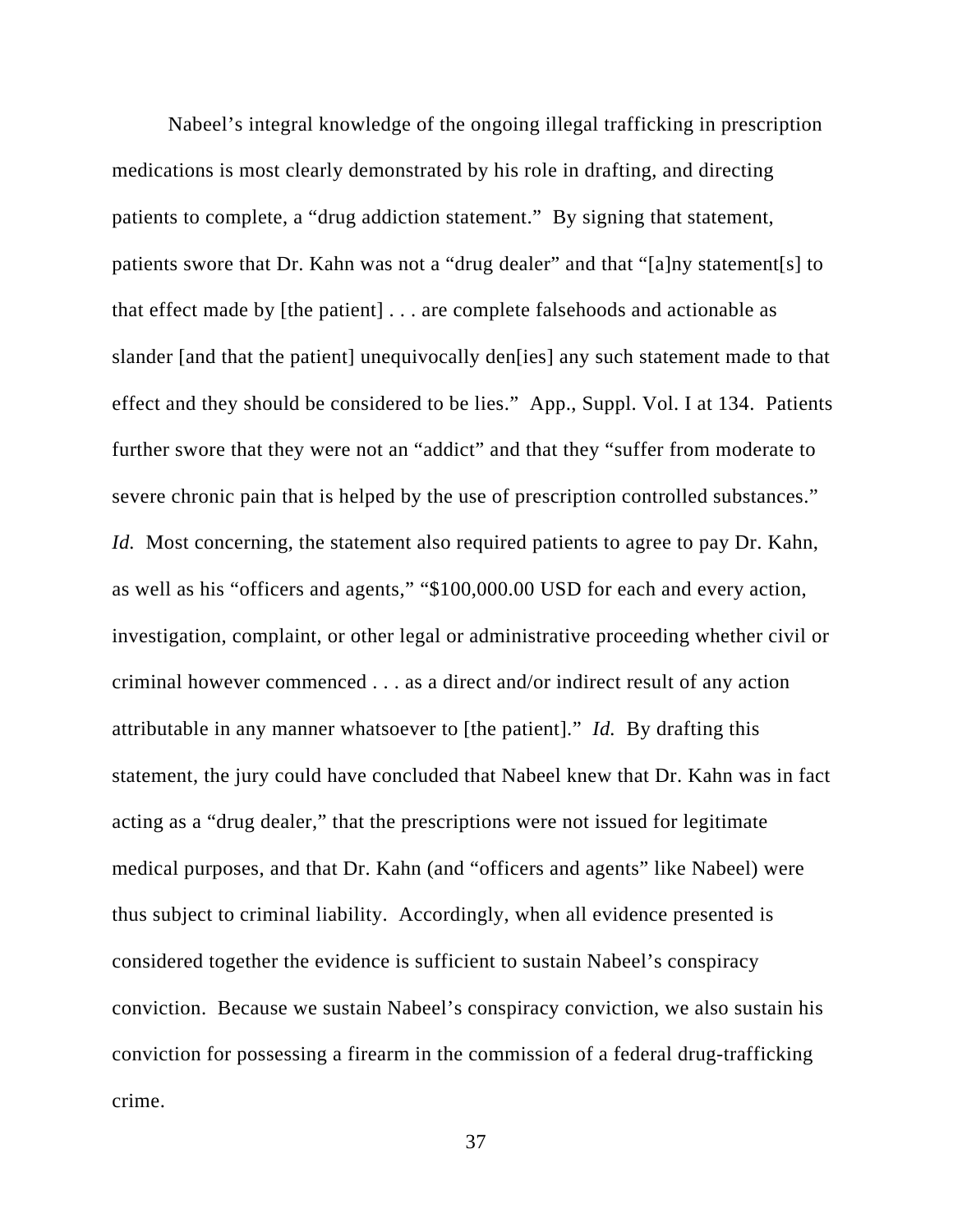Nabeel's reliance on our prior decision in *United States v. Lovern,* 590 F.3d 1095 (10th Cir. 2009) (Gorsuch, J.), is misplaced. Unlike Nabeel, the pharmacy technician in *Lovern* "did not interact with customers; he did not see patient profiles; [and] he did not communicate with . . . doctors[.]" *Id.* at 1105. Further, we concluded the evidence presented in *Lovern* suggested that the technician only knew of some other unlawful activity, such as unlawfully accepting prescriptions over the internet, or failing to register as a pharmacy technician. *Id.* at 1106. Thus*,* we reversed the jury's conviction of a pharmacy technician because the evidence was insufficient to show that the defendant "knew of the particular problem that [gave] rise to liability under the CSA as opposed to . . . state law or regulation." *Id.* at 1109. In contrast, Nabeel offers no alternative theory for what unlawful activity he may have suspected, if not the unlawful distribution of controlled substances.

#### **H. The Improper Witness Testimony Did Not Require a Mistrial**

Finally, Dr. Kahn asserts that the district court erred in denying his motion for a mistrial following unfairly prejudicial testimony by a witness.

At trial, a witness for the government testified on direct examination that he was "monitoring Shakeel Kahn's jail calls while he was incarcerated." App., Vol VI at 3857. Dr. Kahn objected and, at sidebar, moved for a mistrial. The government acknowledged that the witness's statement prejudiced Dr. Kahn's defense, but asserted that the prejudice could be cured by an instruction. *Id.* The district court then denied Dr. Kahn's motion, explaining: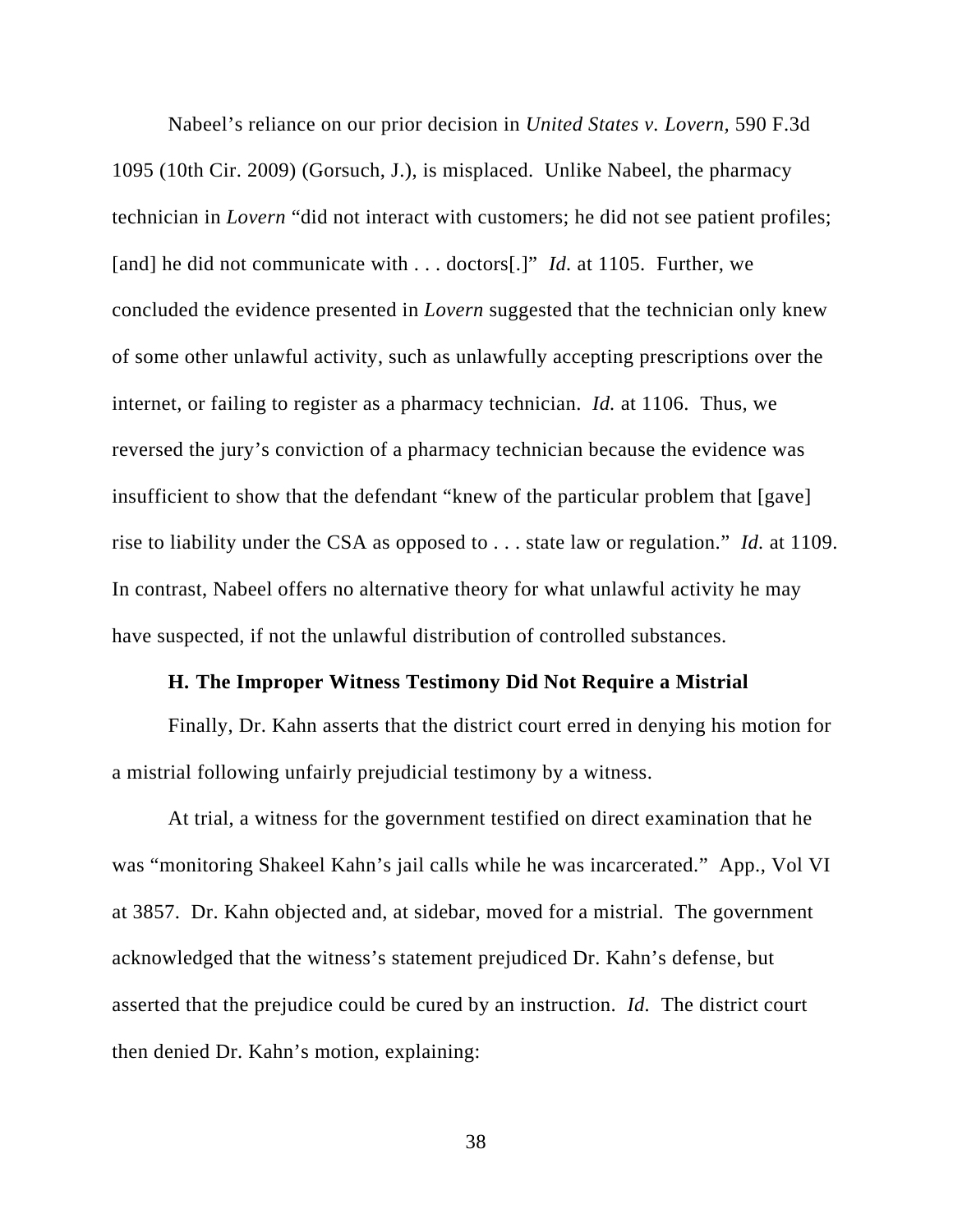We have spent nearly a month here in this trial. This remark has been made. A whole lot of money has been spent at this point both by the government and by [Dr. Kahn]. I am not sure that my instruction alone can cure any prejudice—a question in the jurors' mind about—about this.

*Id.* at 3858.

The district court then instructed the jury that "[t]he answer of the witness . . . is stricken with the instruction that the jury must not speculate whether or not Shakeel Kahn was incarcerated for any period after he was arrested." *Id.* at 3859–60.

Although not discussed by either party, Dr. Kahn also filed a written Rule 33 motion for a new trial, which the district court denied in a written order. The district court held that a new trial was not required because the prosecutor did not act in bad faith, the district court gave a limiting instruction, and "the remark remains highly inconsequential in light of all the other evidence and testimony presented against [Dr. Kahn] throughout the trial." *Id.*, Vol. II at 1984–85 (citing *United States v. Lamy*, 521 F.3d 1257, 1266 (10th Cir. 2008)).

We review a decision to grant or deny a mistrial for abuse of discretion. *United States v. McKissick*, 204 F.3d 1282, 1299 (10th Cir. 2000). Denial of a new trial "is an abuse of discretion only if it is arbitrary, capricious, whimsical, or manifestly unreasonable." *Lamy*, 521 F.3d at 1266. "In determining whether a new trial is required after a witness offers improper information, we consider (1) whether the prosecutor acted in bad faith, (2) whether the district court limited the effect of the improper statement through its instructions to the jury, and (3) whether the